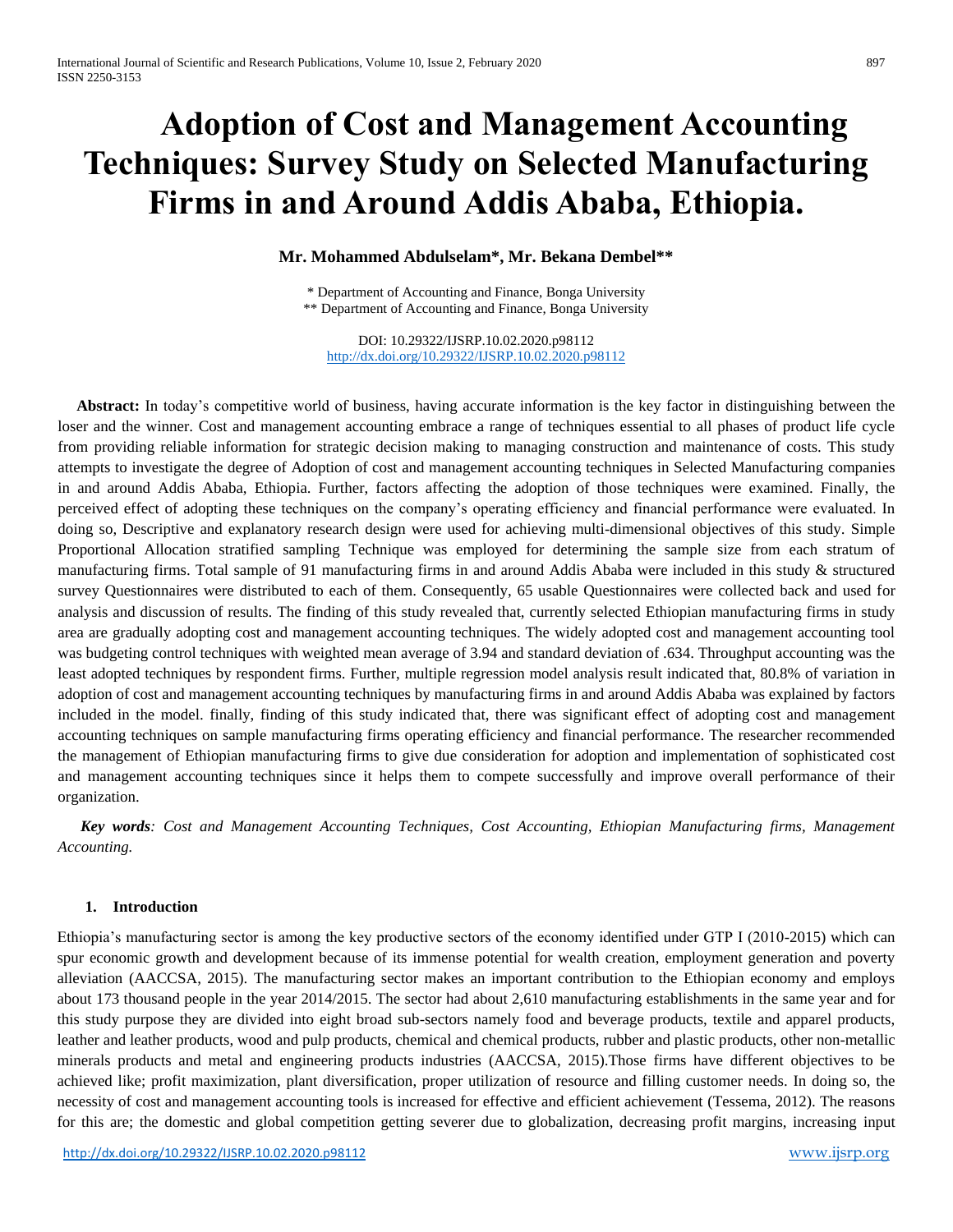prices due to the tightening energy sources, economic crises and the like. (Rao, 2015). As stated by Rao and Beg (2015) companies operating in developing countries have also begun to implement cost and management accounting practices which were first adopted by companies operating in developed countries. As a result of industrialization, the need for accounting profession was emerged and then business managers and management accountants needed in private companies were mostly transferred from State Economic Enterprises (Aysan, 2006).

In the last decades, cost and management accounting has gained importance as private sector developed in almost all areas. Large industrial enterprises set up cost and management accounting segments in accounting departments (Aysan, 2006). Furthermore, curricula of faculties of economics and administrative sciences included cost accounting and/or management accounting along with financial accounting. The disciplines are specifically different in their definition but interconnected in the organization for useful and purposeful achievement.

Management accounting is the part of the management process that is focused on adding value to organizations by attaining the effective use of resources in dynamic and competitive contexts. It contains all the information which is officially gathered to support the decision making in production. It is used for internal purposes and therefore different from financial accounting which is used for reporting for external stakeholders (Andreas, 2013). Cost accounting is the process of accumulating and accounting for the flows of costs in a business. It is defined as a technique or method for determining the cost of a project, process, or thing through direct measurement, arbitrary assignment, or systematic and rational allocation. The appropriate method of determining cost often depends on the circumstances that generate the need for information. This can be information such as material cost, production cost, product cost, investment calculations, and budget (Drury, 2001).

Manufacturing firms highly dependent on information released from cost and management accounting personnel such as; details information regarding cost of raw material, cost of labor force and other inputs has to be clear for the firm's management before starting the operations. Further, manufacturers are surrounded by different decisions which need powerful and tactical human and system for selecting the best alternatives (Ahid & Augustine, 2012). A critical managerial function is decision making. Those decisions may make from; marketing, production, financial and non-financial perspectives. A primary objective of decision-making is to achieve optimum utilization of the business's capital or resources. In management accounting, the objective is not necessarily to make the best decision but to make a good decision. Because of complex interacting relationships, it is very difficult, even if possible, to determine the best decision. Management decision making is highly subjective. Whether a decision is good or acceptable depends on the goals and objectives of management. Consequently, a prerequisite to decision making is that management have set the organization's goals and objectives. For instance, management must decide strategic objectives such as the company's product line, pricing strategy, quality of product, willingness to assume risk, and generate profit (Ahid & Augustine, 2012)

In setting goals and objectives, it is useful to distinguish between strategic and tactical decisions. Strategic decisions are broad based, qualitative type of decisions which include or reflect goals and objectives. Strategic decisions are non-quantitative in nature. Strategic decisions are based on the subjective thinking of management concerning goals and objectives. Tactical decisions are quantitative executable decisions which result directly from the strategic decisions. The distinction between strategic and tactical is important in management accounting because the techniques of management accounting pertain primarily to tactical decisions. Management accounting does not typically provide techniques for assisting in making strategic decisions. Once a strategic decision has been made, then a specific management tool can be used to aid in making the tactical decision. For example, if the strategic decision has been made to avoid stock outs, then a safety stock model may be used to determine the desired level of inventory (Hilton *et.al.,* 2000).

Management accounting deals with those decisions that require quantitative data. In a technical sense, management accounting consists of mathematical techniques or decision models that assist management in making quantitative type decisions. For any type of decision discussed above, adoption and implementation of cost and management accounting techniques are important for efficient and effective achievement of organization's objective (Hilton *et.al.,* 2000). Some of those modern cost and management accounting techniques needed to be adopted by manufacturing firms for purpose of reducing and managing their cost includes; Activity based costing/management, Target costing/management, Just-in time, Life-cycle costing, Kaizen costing or management, and so on. There are also other cost and quality maintaining tools like, Business process Re-engineering, Balanced score card and Total quality management etc. (Drury, 2001). The purpose of this study is to assess the adoption of these cost and management accounting techniques by manufacturing firms in and around Addis Ababa, Ethiopia.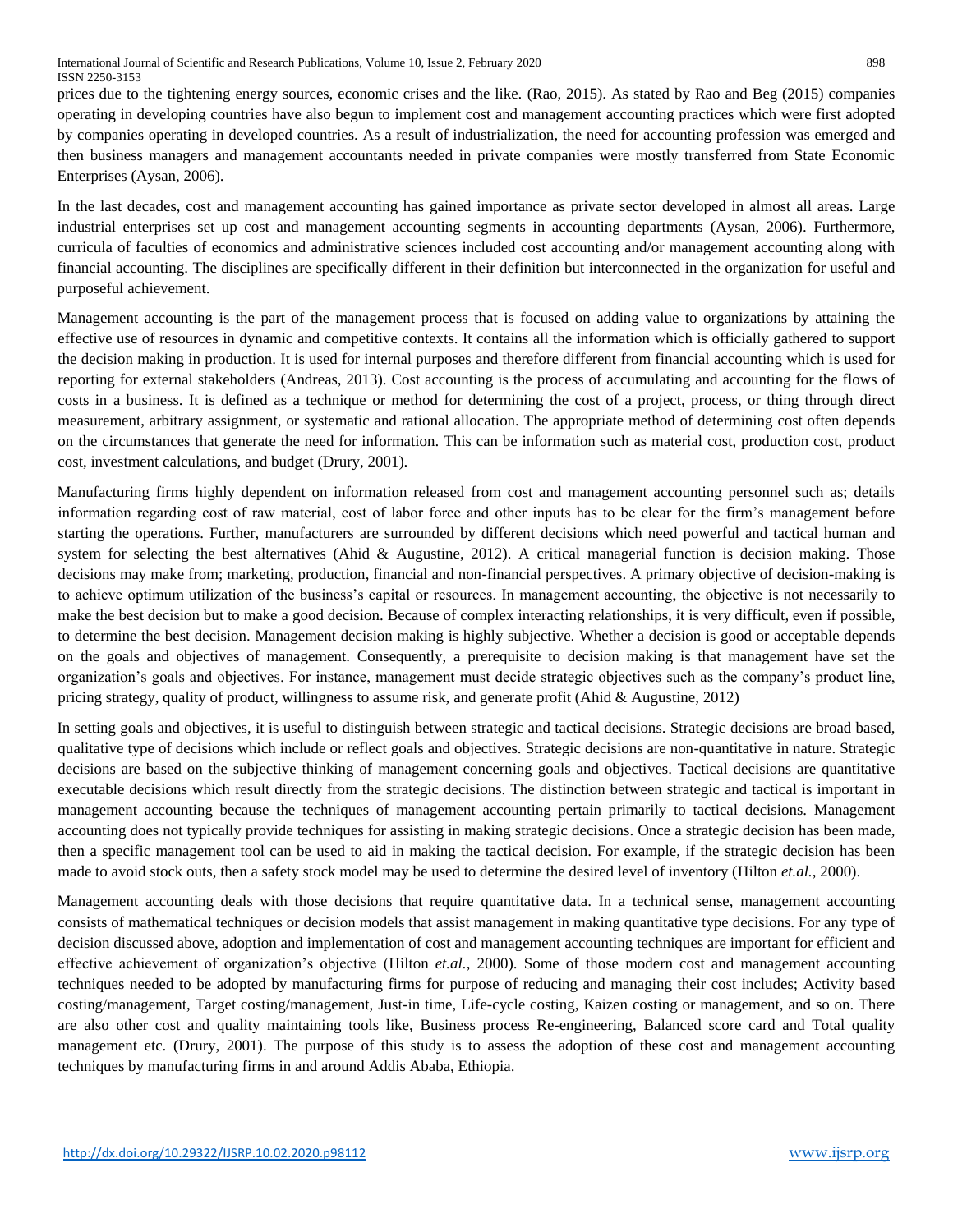#### **1.1. Statement of the Problem**

Among business organization classified in the world; Manufacturing firms are well known in terms of their contribution to one country economic development and profitability size generated within a given period of time. In Ethiopia also, manufacturing sector is among the key productive sectors of the economy identified under GTP I (2010-2015) which can spur economic growth and development because of its immense potential for wealth creation, employment generation and poverty alleviation(AACCSA, 2015). Though sector has such positive advantages, there are number of challenges and difficulties that hinders the achievement of the required objectives. Some of those factors in manufacturing firms include; domestic and international competition due to globalization, increase in price of input due to tightening energy sources, technological development, experience and level of education of employees, economic crises etc. (Rao, 2015).

In today world of competition, managing and controlling such factors; create the need of Cost and Management Accounting Techniques in manufacturing firms more than ever. Because, Manufacturing firms were highly dependent on information released from cost and management accounting personnel. For instance, details information regarding cost of raw material, cost of labor force and other inputs has to be clear for the firm's management before starting the operations. in addition to this, manufacturers are surrounded by different decisions which need powerful and tactical human and system for selecting the best alternatives (Tessema, 2012).

The management of organization is responsible for making various decision after relevant information were provided by responsible bodies whose supported by Cost and Management Accounting techniques adopted. For that reason, companies operating in developing countries like Ethiopia are also liable for adopting and implementing cost and management accounting tools which initially adopted by developed countries in order to make effective and significant decision (Tessema, 2012). Cost Accounting as information basis, support the manager of organization by providing relevant information that help them for purpose of planning, controlling and decision making. Over last few decades gathering relevant information which satisfy need for management of the business for making decision has been emphasized as the fundamental task of cost accounting (Panciu, 2011). The researcher strived to assess whether Ethiopian manufacturing companies in study area are implementing cost and management accounting techniques for; evaluating efficient utilization of their resource, measuring overall operational efficiency and financial performance. To the researcher knowledge, there are insignificant number of studies undertaken regarding adoption and practice of cost and management accounting techniques in Ethiopian manufacturing firms. Some of reviewed literatures around this area were as follow starting from foreign countries experience to that of our country since it become easy for identifying the gap of the study.

According to empirical study conducted on Turkish manufacturing companies the adoption and practice of cost and management accounting tools is relatively high (Uyar, 2010). The other study was undertaken in Sweden which designed to investigate the informational relationship between Management accounting and operations management in companies. The Results from this research showed that there are many factors to be considered when choosing and designing an appropriate Management accounting system. Contextual factors which include market, manufacturing strategy, Technology, and size of organization were considered (Andreas, 2013).

In the other related literature, Mazumder, (2007) carried out a study on Application of Management accounting techniques in decision making by Manufacturing Firms in Bangladesh. They found out those modern techniques such as Activity Based Costing, just in Time, Total Quality Management, Process Reengineering and Theory of constraints are not used in public and private sector manufacturing enterprises, but a few multinational corporations use the modern techniques particularly Just- in- Time system and Total Quality Management. The final paper reviewed for concern of relating this thesis with evidence from foreign countries was conducted on cost and management accounting practice on Indian manufacturing companies and finalized with result which stated, the most widely used product costing method is job costing; and pricing decisions is the most important area where costing information is used. Furthermore, decreasing profitability, increasing costs and competition, and economic crises are among few factors which increase the perceived importance of cost and management accounting tools (Rao, 2015).

In Ethiopian case there are no such sufficient studies which directly related to the problem under study but the researcher made his best for identifying the Gap for this study. One of few literatures around this area was the study conducted on significance of Cost management tools for decision making in Ethiopian private limited manufacturing companies (Tessema, 2012). Findings of this study revealed that Budgetary Control followed by Funds Flow Analysis, Absorption Costing, ABC Analysis, Segment Reporting, and finally Total Quality Management (TQM) have been frequently high-ranking techniques (Tessema, 2012).

<http://dx.doi.org/10.29322/IJSRP.10.02.2020.p98112> [www.ijsrp.org](http://ijsrp.org/) Based on those empirical evidence, the researcher attempted to identify research gap from two angles. The *first* was modifying the problem stated in previous research which is about the significance of Cost management tools for decision making in to degree of Cost and management accounting techniques adoption and practice in Selected Ethiopian manufacturing firms & its effect on firms operating efficiency and financial performance. *Secondly,* examining some of the factors which affects the adoption and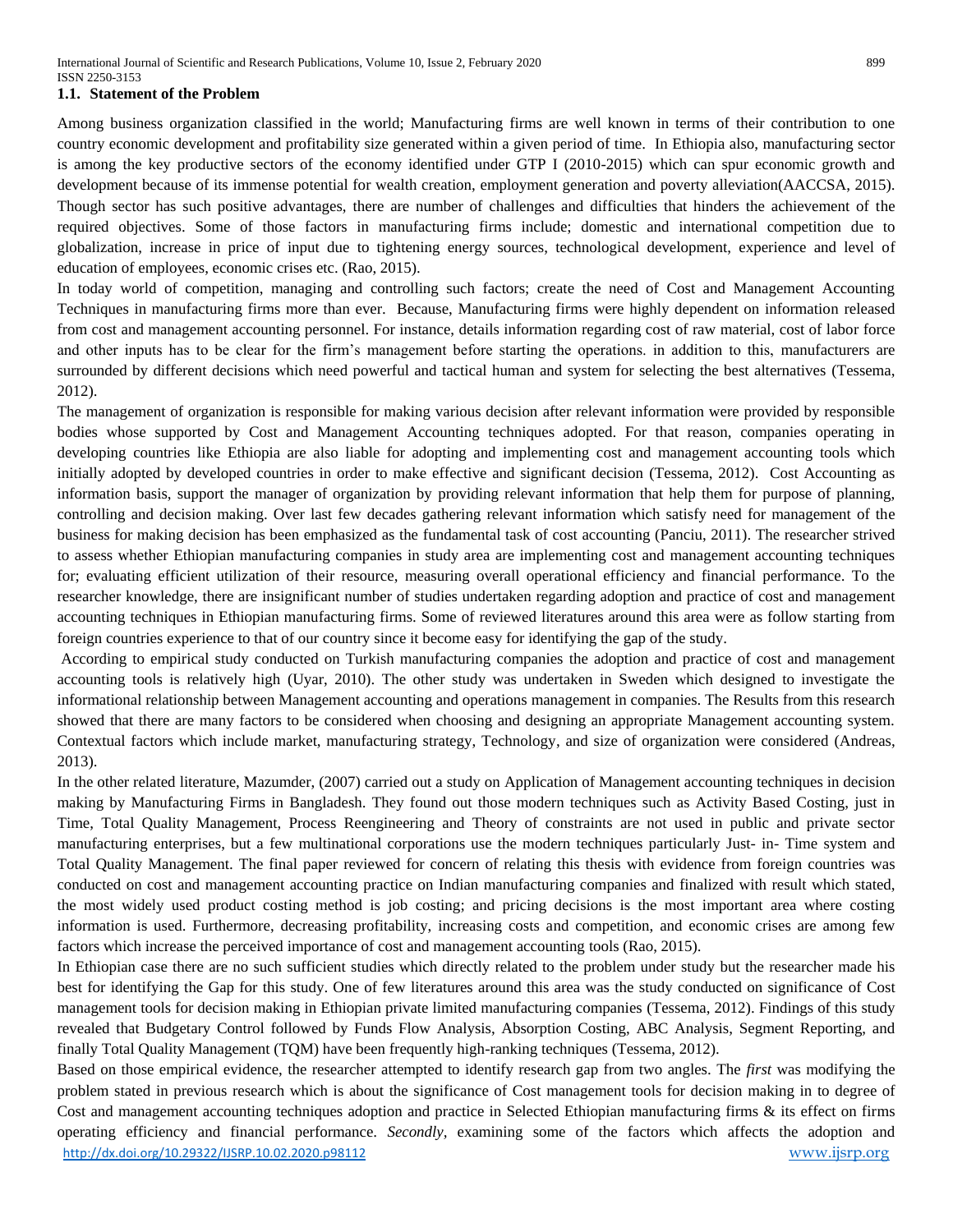implementation of these techniques in selected manufacturing firms of Ethiopia by enlarging the sample size taken by Tessema, (2012) which incorporated only private limited companies from any manufacturing firms in and around Addis Ababa city regardless of ownership. To sum up, this study assessed the adoption of Cost and management accounting techniques in selected Ethiopian manufacturing firms by applying the experience of developed and other developing countries disseminated through online literatures. Further, the above research gaps were investigated by setting the following research questions and objectives;

## **1.2. Objectives of the Study**

The overall objective of this study was examining the adoption and practice of cost and management accounting techniques in the operation of Ethiopian selected manufacturing firms for the last five years. For purpose of executing overall objective of this study, the following particular objectives were formulated;

- 1. To assess the adoption of cost and management accounting techniques in selected manufacturing firms in and around Addis Ababa, Ethiopia.
- 2. To investigate the factors affecting adoption of this techniques in selected manufacturing firms of study area.
- 3. To evaluate the perceived effect of adopting cost and management accounting techniques on those firm's operating efficiency and financial performance.

## **3. Methodology**

This study adopted a descriptive and explanatory survey design. According to Ngechu, (2004) it is appropriate where the study seeks to describe the characteristics of certain groups, estimate the proportion of people who have certain characteristics and make predictions. This study sought to collect data from the manufacturing companies at one point in time (cross-sectional) to investigate the degree of adoption of cost and management accounting techniques and its impact on operating efficiency and financial performance of selected manufacturing companies in Ethiopia

#### **3.1. Source of Data and Data Collection Techniques**

The choice of particular method of collecting data depends upon the purpose of collecting data, the information being collected, and the resources available for the researcher and the skills of the researcher (Kothari, 2004). Accordingly, the data for this study was collected from both primary and secondary sources. Primary data are those data that are gathered for a specific purpose or for a specific research project by effort of researcher. Primary data are more accurate and reliable compared to secondary data (Ngechu, 2004). The source of primary data for this study were company's finance vice president, finance officers, budget and cost department employees who have the understanding regarding the subject under study. The secondary sources of data were obtained from published articles in business journals, books, thesis, company reports and publications, websites and related documents. The researcher prefers this type of data because respondents may not have time and willingness to answer all question specially regarding financial performance effectively. acquiring secondary data are more convenient to use because they are already condensed and organized (Saunders *et al.,* 2003). Moreover, analysis and interpretation are done more easily.

#### **3.1.1. Data Collection Instruments**

After source of data is clearly identified the next step is finding the most appropriate way of collecting data for study under the process. As indicated in the above paragraph there are two sources of data collection namely, primary and secondary. But the question is, which instruments of primary and secondary data sources are relevant for this study? Accordingly, the researcher used survey study instruments from primary data collecting instruments for different reasons. for instance, reliable and accurate information are gathered if primary data instruments are used than that of secondary sources. The adoption of the survey design, in this study, was to gather information that is not available from document, records and make conclusions about adoption of cost and management accounting techniques and its significance in the firm based on responses of a sample respondents. The questionnaires were more of structured and distributed to each strata of the manufacturing firms in and around Addis Ababa, Ethiopia. Total of 91 copies of questionnaires were distributed by obtaining a minimum of one observation from each manufacturing samples. Finally, 65 usable responses were collected back with 71.4% response(return) rate. The un returned questionnaires may be due to lack of sufficient time and committed respondents.

#### **3.2. Sample Size and Sampling Techniques**

Sample were used instead of the whole population for many reasons. some of basic necessity of taking samples were; There could be resource (time, finance, manpower, etc.) limitations which would make it difficult to study the whole population, Sampling provides much quicker results than does a census, and there is also an argument that the quality of a study is often better with sampling than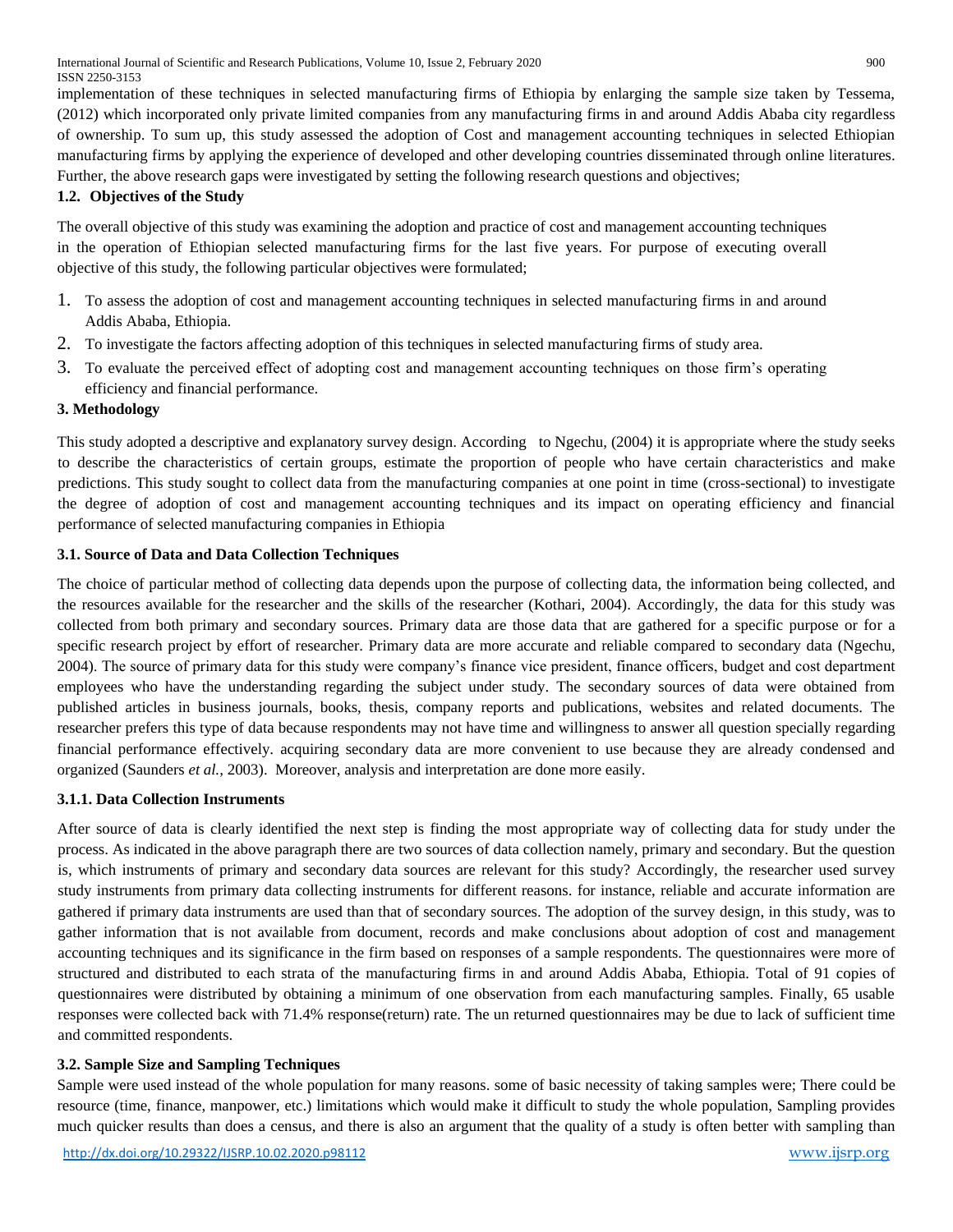with a census Abdi, (2012/13). Considering the above mentioned and other limitations, taking the census of manufacturing firms in Ethiopia is challenging. As a result, the researcher had included manufacturing firms in and around Addis Ababa, in this study as sample unit. In doing so, the manufacturing firms were grouped in to large strata based on their activities and previous studies experiences by using non- overlapping stratified sampling techniques.

Sample size of each Stratum was determined by using simple proportional allocation stratified sampling formula discussed in the following table (i). This technique is selected by researcher due to absence of information regarding stratified sample variance of each stratum and for including representative sample of manufacturing firms in and around Addis Ababa, which expected to fulfill some criteria like size, location, technological advancement and accessibility of using modern cost and management accounting techniques. From total population of manufacturing firms in Ethiopia according to secondary data prepared by Central statistical Agency since, 2015/16, there are 1,017 manufacturing firms found in and around Addis Ababa. Total population of **Strata** before sampling were listed in table (i) below. The sample size determination formula used here is obtained from lists of simplified formula for proportions. According to Yamane, (1967) simplified formula for computing sample by using Assumption of 95% confidence level and 5% level of precision was given as follow:

$$
n = \frac{N}{1 + N(e)^2}
$$
 where; *n* is sample size, *N*; target population size, and *e*; is level of precision

The researcher used this formula only for determining sample size of whole manufacturing firms in and around Addis Ababa. Many researches mainly in Social stream used between 90-95 percent confidence level. For determining sample size of this study 10% level of precision was used considering the time, cost and other limitation to acquire the target sample size. The following is target sample size.

$$
n = \frac{1017}{1 + 1017(0.1)^2} = 91^*
$$
 \*: rounded to next digit

After sample size was calculated, the Researcher applies the following simple Proportional allocation formulae for determining specific number of representative samples received from each *Stratum* of manufacturing firms.

 $ni=\frac{Nj}{N}$  $\frac{\mathbf{v}_1 \cdot \mathbf{v}_2}{N}$  *n* ………………………………………… (2) Where; n:is predetermined sample size from target population., n<sub>i</sub>: is sample size of each *Stratum* of manufacturing firms*,* Nj: population of each *Stratum* in manufacturing firms in and around Addis Ababa.

The following Table (i) displays detail procedures of determining particular sample size of each stratum of manufacturing firms.

| Group of firms or strata            | Total Number of firms $(Nj)$ | Sample size $(ni)$               |
|-------------------------------------|------------------------------|----------------------------------|
|                                     |                              | i; e: $ni = \frac{Nj}{1017}$ *91 |
|                                     |                              |                                  |
| Food and Beverages                  | 395                          | $35*$                            |
| <b>Textile and Apparel Products</b> | 45                           | $4*$                             |
| Leather and Leather Products        | 20                           | $2 *$                            |
| Wood and Pulp Products              | 95                           | 9*                               |
| <b>Chemical and Its Products</b>    | 40                           | $4 *$                            |
| <b>Rubber and Plastics</b>          | 120                          | $11*$                            |
| Non-Metallic Products               | 140                          | $12*$                            |
| Metal and Engineering Products      | 162                          | $14*$                            |

Table i: Lists of Total number firms and sample size from each stratum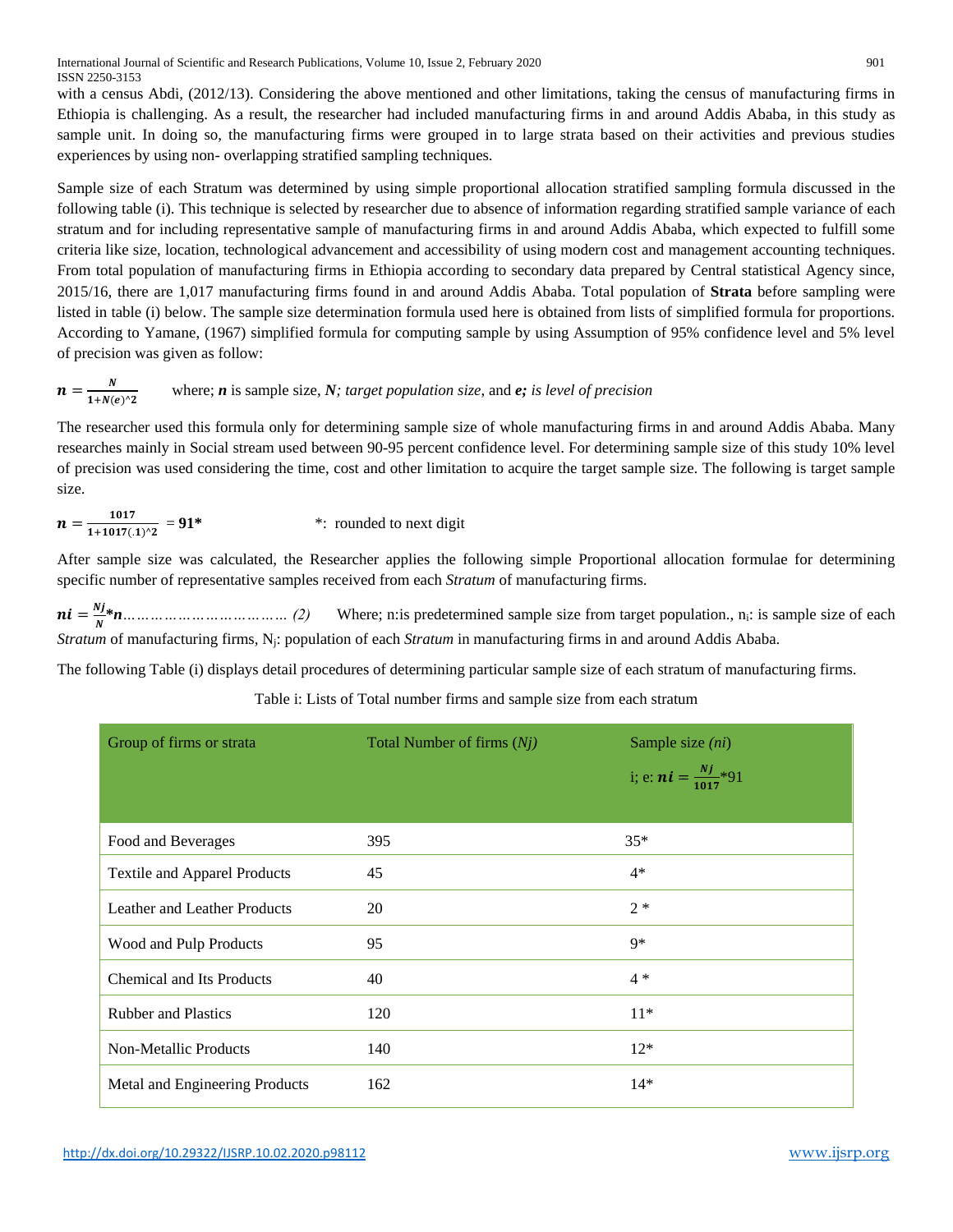International Journal of Scientific and Research Publications, Volume 10, Issue 2, February 2020 902 ISSN 2250-3153

| <b>TOTAL</b> | 1017(N) | $91*(n)$                             |
|--------------|---------|--------------------------------------|
|              |         | i;e $n = \frac{1017}{1+1017(0.1)^2}$ |
|              |         |                                      |

 *Source: compiled by researcher \*- decimal point was rounded to next digit.*

## **3.3. Method of Data Analysis and Presentation**

Data analysis is the process of bringing order, structure and meaning to the mass of information collected (Mugenda *et al.,* 2003). Given that the study conducted using a descriptive and Explanatory approach, data collected by survey questionnaires were analyzed by using the following tools. first of all, the collected data were filled on the MS. Excel and copied to the software named Statistical Package for Social Sciences (SPSS V-20). The name, value label and measurement level were immediately given for all Variables included in the study. The SPSS output was further presented by using Graph like; bar, pie chart and histogram and Table. The discussion and analysis made for these results by using descriptive and inferential statistics. The descriptive techniques employed for presenting and analyzing results obtained were measure of central tendency like; Average mean, measure of dispersion like; Standard deviation and Range, frequency distributions like; valid percentages. Causal and Inferential statistics were also used for analysis and discussion regarding the relationship between dependent and independent variables included in this study. Pearson Product Moment Correlation analysis (r) was used for purpose of examining the relationship between independent and dependent variables. Variance inflation factor (VIF) and tolerance rate were employed for purpose analyzing the collinearity problem among independent variables. Multiple linear regression model was used to indicate the linear relationship between variables. Coefficient of determination  $(R^2)$ revealed the overall variation in dependent variables which explained by independent factors incorporated in the model. Over all Significance of this model was indicated using F-statistics. The standardized partial correlation coefficient results which computed by SPSS-V-20, were used for testing significance of relationship between variables and discussing the changes in dependent variables due to single independent variables keeping another factors constant.

## **4. Results and Discussion**

#### **4.1.Descriptive Statistics Analysis**

#### **4.1.1. Cost and Management Accounting Techniques Adopted and implemented**

Different researches and literature reviews supports the significance of Adopting Cost and Management Accounting Tools specially in manufacturing companies for different purposes. for instance, according to Tabitha &Ogungbade, (2016), The more the development of the market economy indicates the more the significance of the cost and management accounting techniques. To keep pace with this increasing market economy, it becomes imperative for the manufacturing companies to adopt a new cost management accounting technique. It is also important for the manufacturing companies in Ethiopia (Tessema, 2012).

As revealed in Article by Tessema, (2012), Cost and management accounting tools are essential to exert control over cost and to appraise management performance in different segments of an organization particularly in manufacturing organizations. The implementation of the total cost and management accounting methodology helps top management in their decision making, to select projects and prioritize them, and give the final decision whether to implement or not, and if they decide to do whether to make it or buy it. Cost and management accounting embrace a range of techniques essential to all phases of an asset life cycle, from providing reliable information for strategic decision making, to managing construction and maintenance of costs. A firm that fails to reduce costs as rapidly as its competitors will find its profit margins squeezed and its existence threatened (Charles *et al.,*2012).

The competitive environment demands the development of sophisticated cost management accounting practices to keep cost down. From early on, the Japanese manufacturers recognized that the most efficient way to keep costs down was to design them out of products rather than to reduce costs after products entered production. Nowadays, companies managers need cost systems to perform three primary functions: Valuation of inventory and measurement of the cost of goods sold for financial reporting because of the external circumstances with investors, creditors, regulators and authorities; Estimate of the cost of activities, products and services and customers because of the internal managers needs to understand and improve the economics of their operations; and Provide accurate and timely cost information and economic feedback to managers and operators about process efficiency to make both strategic decisions and operational improvements (Saaydah & Khatatneh,2014). Successful manufacturing companies are those which adopt cost and management accounting tools to evaluate outcomes associated with their operations and to overcome various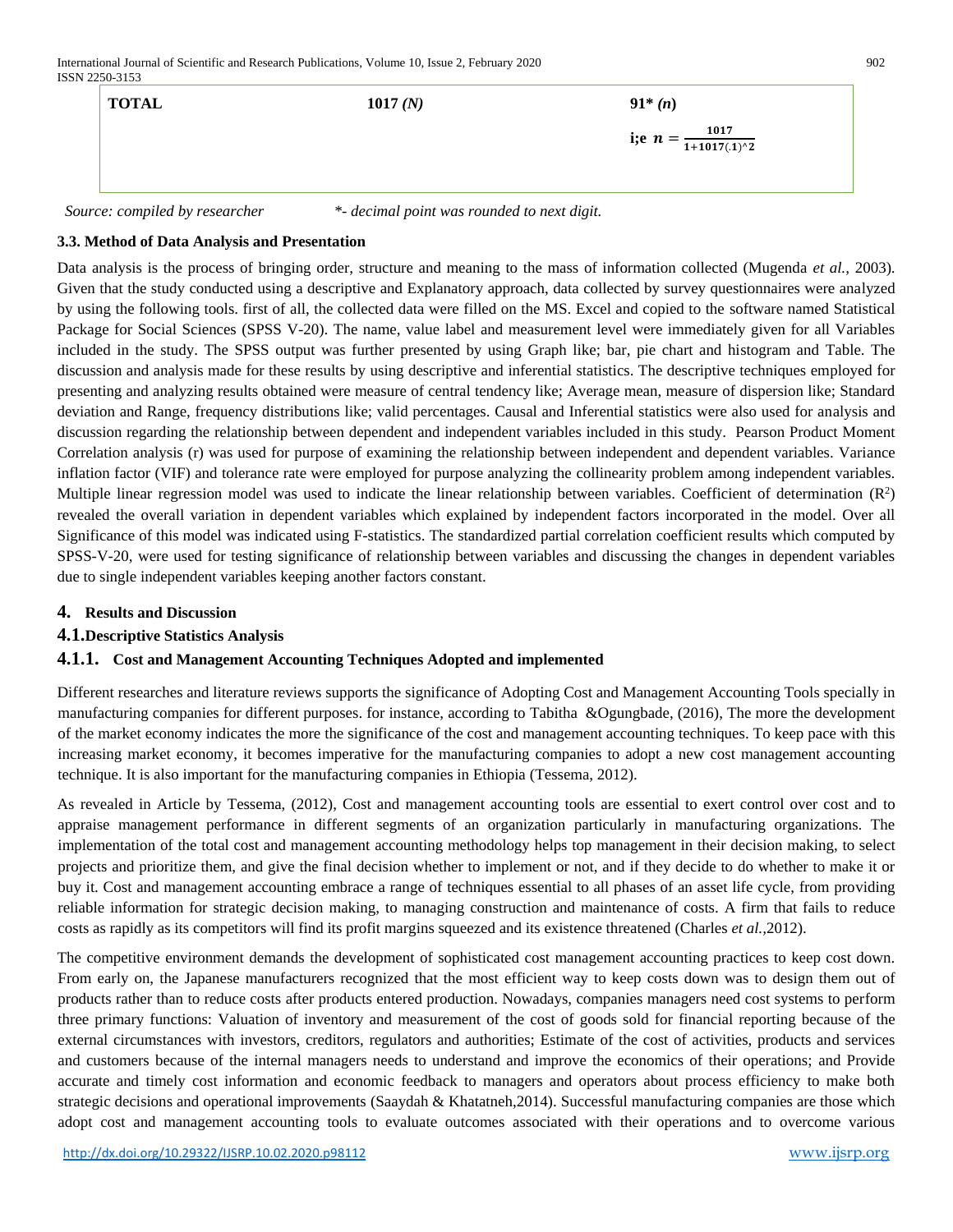International Journal of Scientific and Research Publications, Volume 10, Issue 2, February 2020 903 ISSN 2250-3153

problems, such as, asset utilization management, operating at lower cost, reliable and timely information improved and continuous profitability and optimizing the value/wealth of the firm(Tessema, 2012).

Manufacturing companies are categorized in to different groups based on their operation. for purpose of achieving their various objectives they have one common feature that was; Planning, controlling, and making decision regarding their daily operation (Andreas, 2013). In doing so, at least every class of manufacturing firms need to use Cost and Management Accounting information for success of their operation. This study assessed degree of adoption and implementation of this Techniques within different groups of Selected samples of 65 manufacturing companies in and around Addis Ababa, Ethiopia. To arrive at the exact analysis and interpretation the researcher used *Weighted Arithmetic Mean and standard deviation* as the statistical technique for the data gathered. The participants were asked to indicate the extent to which the following cost and management accounting techniques are adopted and implemented in their manufacturing firms. The Scoring ranged from 1 (never implemented) to 5 (Always implemented).

| <b>Cost and Management Accounting</b><br><b>Techniques</b> | <b>Total Observations</b> | Weighted Mean | Standard D. |
|------------------------------------------------------------|---------------------------|---------------|-------------|
| Activity based costing                                     | 65                        | 3.14          | .634        |
| Activity based management                                  | 65                        | 2.94          | .704        |
| <b>Balanced Score Card</b>                                 | 65                        | 3.03          | .612        |
| <b>Budgeting</b>                                           | 65                        | 3.94          | .659        |
| Business re-engineering process                            | 65                        | 2.97          | .637        |
| Just in time                                               | 65                        | 3.32          | .664        |
| Kaizen costing                                             | 65                        | 2.98          | .927        |
| Life Cycle Costing                                         | 65                        | 2.60          | .703        |
| <b>Standard Costing</b>                                    | 65                        | 3.28          | .673        |
| Strategic management                                       | 65                        | 3.06          | .634        |
| Target costing                                             | 65                        | 2.97          | .684        |
| Through put Accounting                                     | 65                        | 1.34          | .477        |
| Total quality management                                   | 65                        | 3.29          | .765        |
| Variable costing                                           | 65                        | 2.92          | .669        |
| Variance analysis                                          | 65                        | 3.12          | .650        |

Table iii: Cost and Management Accounting Techniques adopted and Implemented by selected Manufacturing firms*.*

*Source: own survey data Collected from 65 sample of manufacturing firms in and around Addis Ababa, Ethiopia processed by SPSS V-20.* 

As results of descriptive statistics computed by SPSS V.20 displayed in the above *Table (v)* depicted; the most frequently adopted and implemented Cost and Management Accounting Techniques by most of sample manufacturing firms was Budgeting Tools with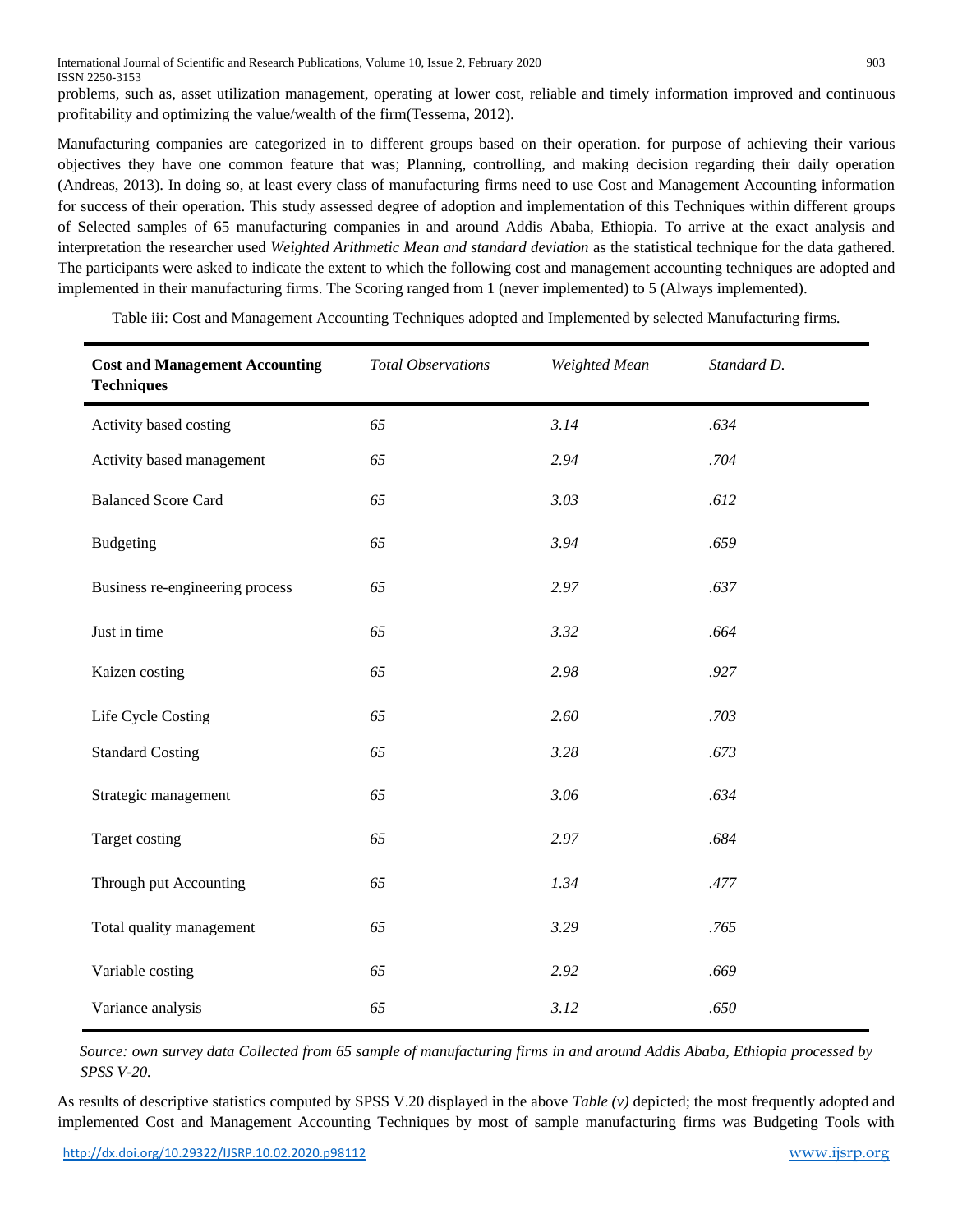weighted Average mean of 3.94 & .634 standard deviation .This result indicates that still Traditional Costing and Management Accounting Techniques would have a priority in application throughout the sample of 65 firms in and Around Addis Ababa .There are many classification of budgeting tools but in this specific study the respondents of sample company were asked about general budgeting techniques for accomplishment of their organization activities relating to cost and budget . The other finding depicted in the Above Table (v) point out that some of manufacturing firms in and around Addis Ababa currently adopted Just in time (JIT) with weighted mean value of 3.32 along with.664 standard deviations. Just in time was one of modern tools used for reducing unnecessary costs like holding cost of Raw materials if not purchased at right time. So, the above data revealed that there are some of sample firms which start adoption and implementation of these techniques mainly manufacturer of fresh product like; food and beverages supposedly used this tools for controlling unnecessary costs.

The remaining tools Including; Total quality management (TQM), Standard costing (SC), Activity Based Costing (ABC), Variance Analysis (VA), Strategic Management (SMA), and Balanced Score Card (BSC) has scored mean value and (Standard deviation) of 3.29(.765), 3.28(.673), 3.14(.634),3.12(.650),3.06 (.634) and 3.03 (.612) respectively. This shows sample of respondent firms were significantly on the track of adopting these techniques because they have average mean score of greater than 3. The Cost and Management Accounting Techniques which has lower Mean score comparing to others in terms of adoption and implementation includes; Throughput Accounting (TPA), Life Cycle Costing (LCC), Variable Costing (VC) Activity Based Management(ABM), Business reengineering Process (BPR), Target Costing(TC) and Kaizen Costing (KC) with weighted average mean score &(Standard deviation) of 1.34 (.477), 2.60(.703), 2.92(.669),2.94 (.704), 2.97 (.637),2.97(.684) and 2.98 (.927) respectively.

This shows that selected manufacturing companies adopts Cost and Management Accounting techniques for accomplishment of their normal operation even if there is variation on degree of implementation. Generally, every manufacturing company needs Budgeting tools at highest level for achievement of their activities. According to Result obtained from respondent companies, Throughput accounting is never adopted and implemented in any of the selected manufacturing companies in and around Addis Ababa. When we see the general classification of these techniques, Traditional Cost and Management Accounting Techniques are still significantly implementing in selected manufacturing companies. This result was similar with job of Dugdale, Jones &Green (2005) that found out, the old techniques still being practiced in the UK manufacturing firms including the heavily criticized standard costing, Absorption costing and Marginal costing.

This finding is also parallel with that of Tessema, (2013) who conducted study on "significance of Cost management techniques for decision making" in Private manufacturing companies of Ethiopia. The other research finding which confirm the presence of a reasonable level of adoption of CMATs was work of Karajan, Mwangi &Nyaanga , (2012) carried out on *Adoption of Modern Management Accounting Techniques in Small and Medium (SMEs) in Developing Countries*: A Case Study of SMEs in Kenya and the job of Saaydah & Khatatneh, (2014) carried out on The Level of Adoption of Some Recent Cost Management Tools and the Perceived Effect on the Performance of Jordanian Manufacturing Companies. It is also parallel with effort of Tabitha & Ogungbade, (2016). On the other hand, this finding is opposite to the study carried out by Ermias, (2013) which supports increased usage and advancement level of Management Accounting techniques in Ethiopian manufacturing firms in the last five years.

# **4.1.2. Purpose of Cost and Management Accounting information for Managers**

According to Garrison *et al.,* (2010); managers use Management accounting information to develop, communicate, and implement strategy. They also use management accounting information to coordinate product design, production and marketing decisions and to evaluate the overall company's operating performance including their employees. Management needs helpful cost management systems, employees who are proficient in understanding some important cost terms and cost flows in organization, proper handling of indirect cost and overhead allocation particularly in a manufacturing environment that uses either job order or process systems. Additionally, Andreas, (2013), Garrison *et al.,* (2010), & Weygandt *et al.,* (2008) introduced the use of environmental and target costing, just-in time manufacturing, kaizen costing, and benchmarking scheme to minimize the cost of making and keeping a product for a long period of time. Likewise, their books highlighted and call the attention of using budgets for planning and coordination functions, by way of determining the level of capacity-related and flexible resources, managing the budgeting process, interpreting the production plan, comparing actual and planned results, preparing periodic and continuous budgeting, controlling discretionary expenditures and the role of budgeting in service and not-for profit organizations.

The researcher Analyzed data regarding the purpose of Cost and management accounting techniques after response from 65 usable questionnaires collected back from manufacturing firms in and around Addis Ababa, for comparing the reality on the ground with that of theoretical perception. Respondent firms were asked to answer the purpose for which their company apply those mentioned Cost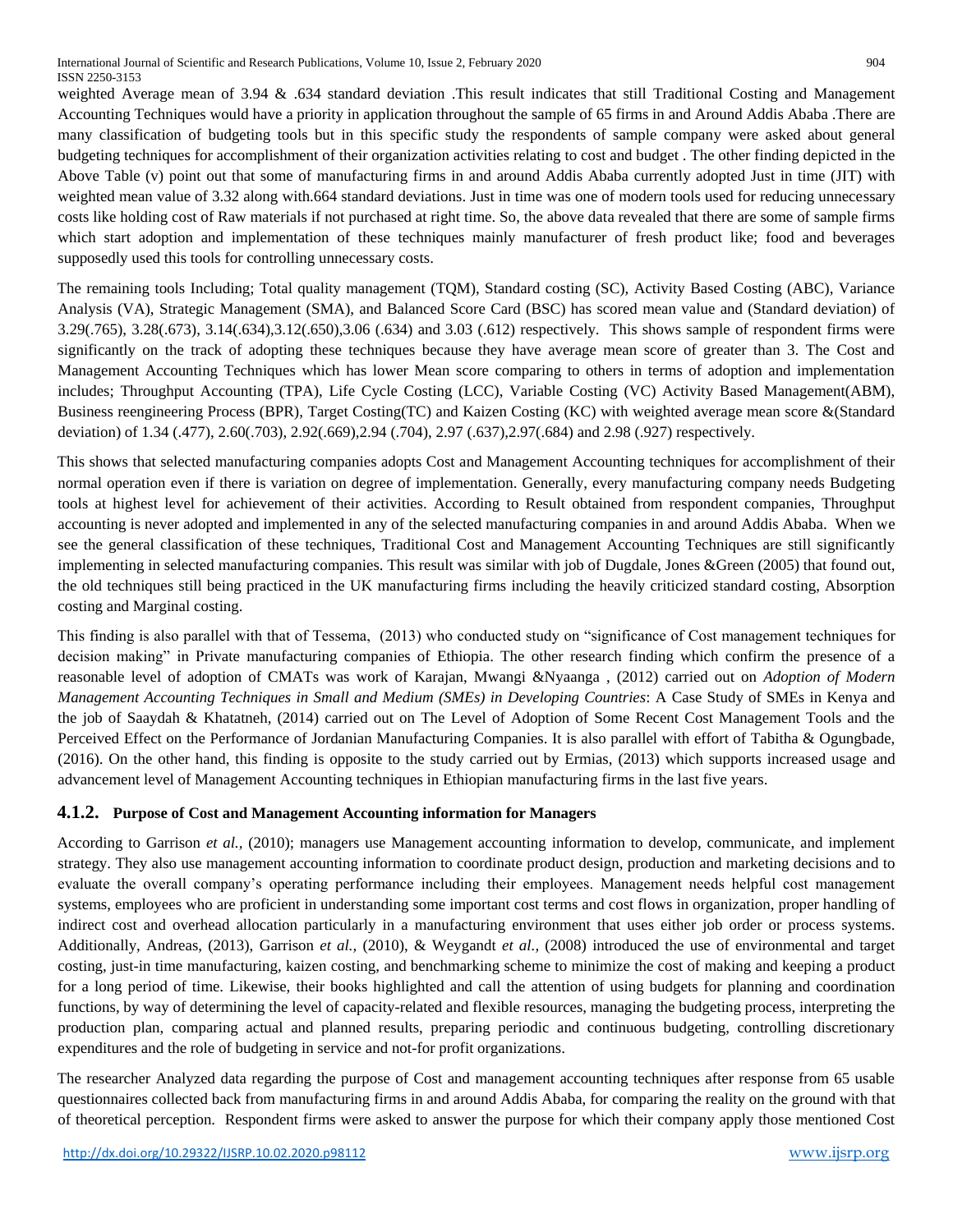and management accounting techniques and their response were analyzed by using descriptive statistics. The result was summarized in the following Frequency table that developed using SPSS V- 20.

| <b>Purpose of CMATs:</b>          | <b>Frequency</b> | Percent | <b>Valid Percent</b> | <b>Cumulative</b><br>Percent |
|-----------------------------------|------------------|---------|----------------------|------------------------------|
| for cost management and reduction | 17               | 26.2    | 26.2                 | 26.2                         |
| for quality improvement           | 5                | 7.7     | 7.7                  | 33.8                         |
| for pricing decision              | $\overline{4}$   | 6.2     | 6.2                  | 40.0                         |
| for budgeting decision            | 37               | 56.9    | 56.9                 | 96.9                         |
| performance evaluation            | $\mathfrak{D}$   | 3.1     | 3.1                  | 100.0                        |
| <b>Total</b>                      | 65               | 100.0   | 100.0                |                              |

Table iiii: Summary of Result obtained for purpose of adopting CMATs.

#### *Source: SPSS V-20 output processed from data of 65 surveyed manufacturing firms in and around Addis Ababa, Ethiopia*

According to result depicted in the above table (vi), 56.9 percent of total respondent's firm used CMAT for budgeting practices, followed by 26.2 percent of total respondent's firm which apply those tools for purpose of cost management and reduction. This indicates most of selected companies were given priority for budgeting activities and give consideration for reducing cost of its inputs most probably cost of factor of production (land, labor, capital and other inputs).

On the other hand, as revealed in the table most of respondent firms does not apply those tools for purpose of performance evaluation, quality improvement and pricing decision. According to respondent's firm only 3.1 percent of selected manufacturing companies apply CMATs for purpose of performance evaluation and 6.1 percent of companies were used this tools for making pricing decision and finally 7.7 percent of total respondents' company apply those techniques for quality improvement. This indicates most of manufacturing firms included in the study did not properly evaluate its performance, it doesn't accurately make pricing decision as per theoretical standard and also there is no that much focus on the quality of product produced. This finding is consistent with that of Dekker & Smidt (2003) which states the main objective of adopting target costing in 30 Dutch firms were for reduction of cost.

Further, this finding lends credence to the findings of Wijewardena & De Zoysa, (1999) whose study revealed that Australian Manufacturing companies place more emphasis on Cost control tools such as budgeting, Standard Costing and Variance Analysis at the manufacturing stage while their Japanese counterparts devote more attention to cost planning and cost reduction tools based on target costing at product planning and design stage. This finding is also consistent with result of Ashfaq *et al., (*2014**)** who found out the determination of CMATs includes costing practices; budgeting practices & decision-making practices especially when traditional management accounting tools are concerned in the service sector of Pakistan.

#### **4.1.3. Results and Analysis for Effect of Adopting CMATs on Financial Performance.**

Table iv: perceived effect of Adopting Cost and Management Accounting Techniques on Company's Financial performance.

| <b>Financial performance indicators:</b>   | N  | Min.           | <b>Max</b>     | Mean | S.D  | Sig.(2tailed) |
|--------------------------------------------|----|----------------|----------------|------|------|---------------|
| Lowering product costs                     | 65 | $\overline{4}$ | $\overline{5}$ | 4.85 | .364 | .000          |
| More productive use of available resources | 65 | $\overline{3}$ | $\overline{5}$ | 4.00 | .559 | .000          |
| Improved operating profit                  | 65 | - 3            | 5 <sup>5</sup> | 3.85 | .643 | .000          |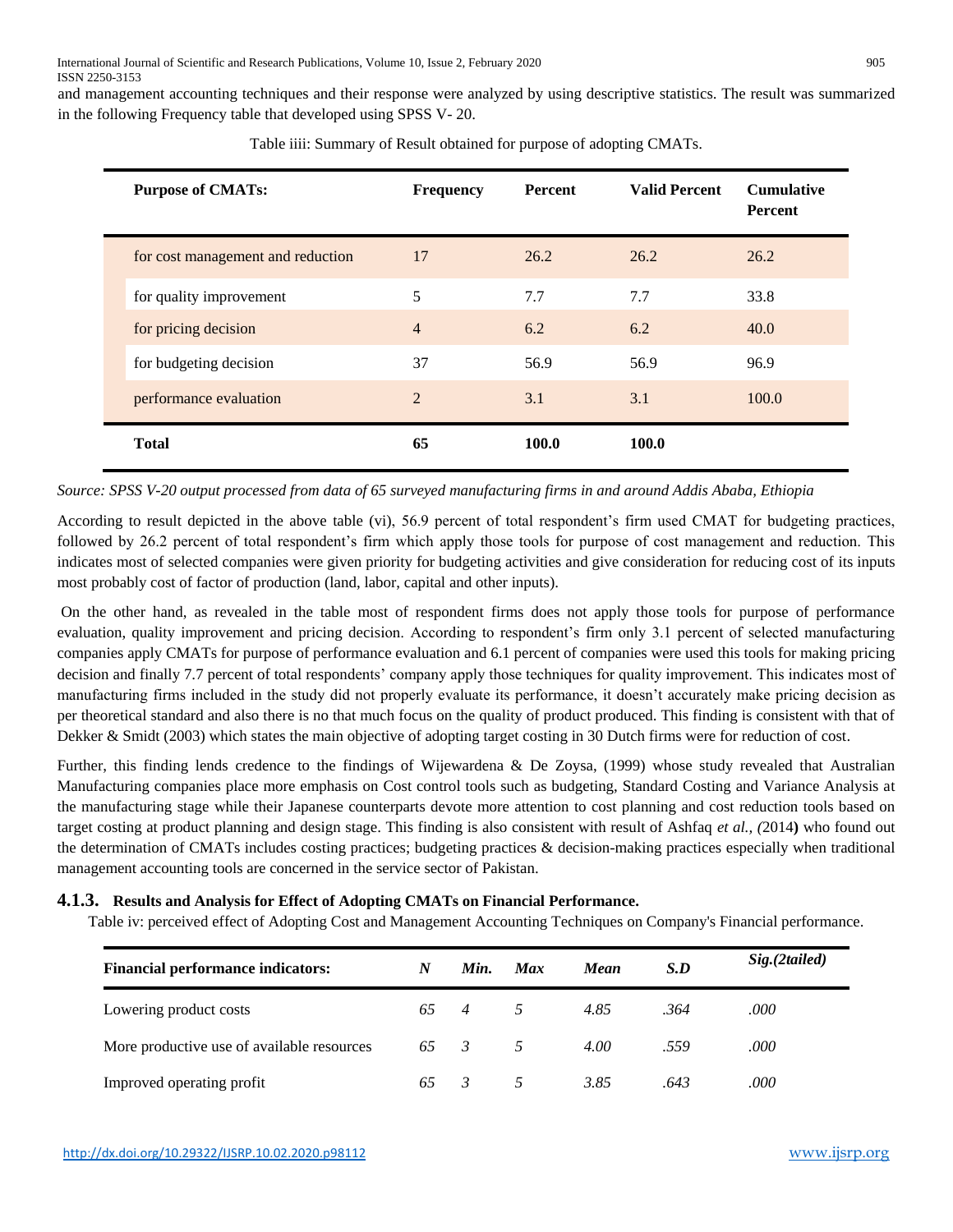International Journal of Scientific and Research Publications, Volume 10, Issue 2, February 2020 906 ISSN 2250-3153

| Higher return on assets                                         | 65 | $\overline{4}$   | 5              | 4.58     | .497  | .000 |
|-----------------------------------------------------------------|----|------------------|----------------|----------|-------|------|
| Higher return on equity                                         | 65 | $\mathcal{E}$    | $\overline{4}$ | 3.72     | .451  | .000 |
| Better profit planning                                          | 65 | 2                | $\overline{4}$ | 3.40     | .746  | .000 |
| Smoother budget preparation                                     | 65 | 2                | $\overline{4}$ | 3.25     | .708  | .000 |
| More control over budget variances                              | 65 | $\boldsymbol{l}$ | $\overline{4}$ | 3.15     | .988  | .000 |
| ability to eliminate non-value-added 65<br>Better<br>activities |    | 3                | $\overline{4}$ | 3.55     | .501  | .000 |
| Better liquidity management                                     | 65 | $\overline{1}$   | $\overline{4}$ | 2.86     | 1.130 | .000 |
| Over all Mean and Standard deviation                            |    |                  |                | $3.721*$ | 0.66  |      |

*Source: SPSS V-20 output processed from data of 65 surveyed manufacturing firms in and around Addis Ababa, Ethiopia*

*\*- Over all mean is significant at 1percent significance level*.

The above *Table (vii)*, shows the mean perceived effect of adopting cost and management accounting tool on each of several indicators of company's relation with Financial performance. This effect was ranked by using 5-point Likert scale starting from (strongly dis agree with one point to strongly agree with 5 point). According to the outcome displayed in the above *Table (vii)*, the usable responses from sample of 65 manufacturing firms showed about 4.85 mean improvement on lowering product cost was found to be great achievement of applying CMATs. The other financial performance indicators which got mean score of 4.58 was high Return on Asset (ROA) achieved after implementation of those techniques. Respondent firms also verified that effect of adopting CMATs to some level improve their use of productive available resources with average mean of 4 point. The other consequences of using cost and management accounting techniques includes; improved operating profit, higher return on equity, better profit planning, smoother budget preparation, more control over budget variances, better ability to eliminate non-value-added activities and better liquidity management with average mean of 3.85, 3.7 ,3.40, 3.25, 3.15, 3.55 and 2.86 respectively. We concluded that there is significant effect of adopting cost and management accounting techniques on financial performance manufacturing firm in the study area supported with overall mean of 3.721 (.6587 standard deviation). This result was consistent with that of Saaydah & Khatatneh, (2014) whose finding revealed positive and significant perceived effect of applying these tools on corporate operating efficiency, relations with customers and employees and accounting as well as market performance.

#### **4.1.4. Results and Analysis for Effect of Adopting CMATs on Companies Operating Efficiency.**

Table v: Perceived effect of adopting cost and management accounting techniques on companies operating efficiency.

| <b>Operating efficiency indicators:</b>                                                          | $\boldsymbol{N}$ | Min<br>Max.    |                | <b>Mean</b> | S.D  | $Sig. (2-tailed)$ |
|--------------------------------------------------------------------------------------------------|------------------|----------------|----------------|-------------|------|-------------------|
| Increased efficiency in product design                                                           | 65               | $\overline{4}$ | 5              | 4.52        | .503 | .000              |
| Better understanding of product contribution                                                     | 65               | 3              | $\overline{4}$ | 3.72        | .451 | .000              |
| translation of<br>Successful<br>corporate<br>strategy<br>to<br>understandable operating concepts | 65               | 3              | 5              | 3.97        | .529 | .000              |
| Increased productivity of human resources                                                        | 65               | 3              | 5              | 3.88        | .801 | .000              |
| Increased efficiency in production operations                                                    | 65               | 3              | 4              | 3.49        | .504 | .000              |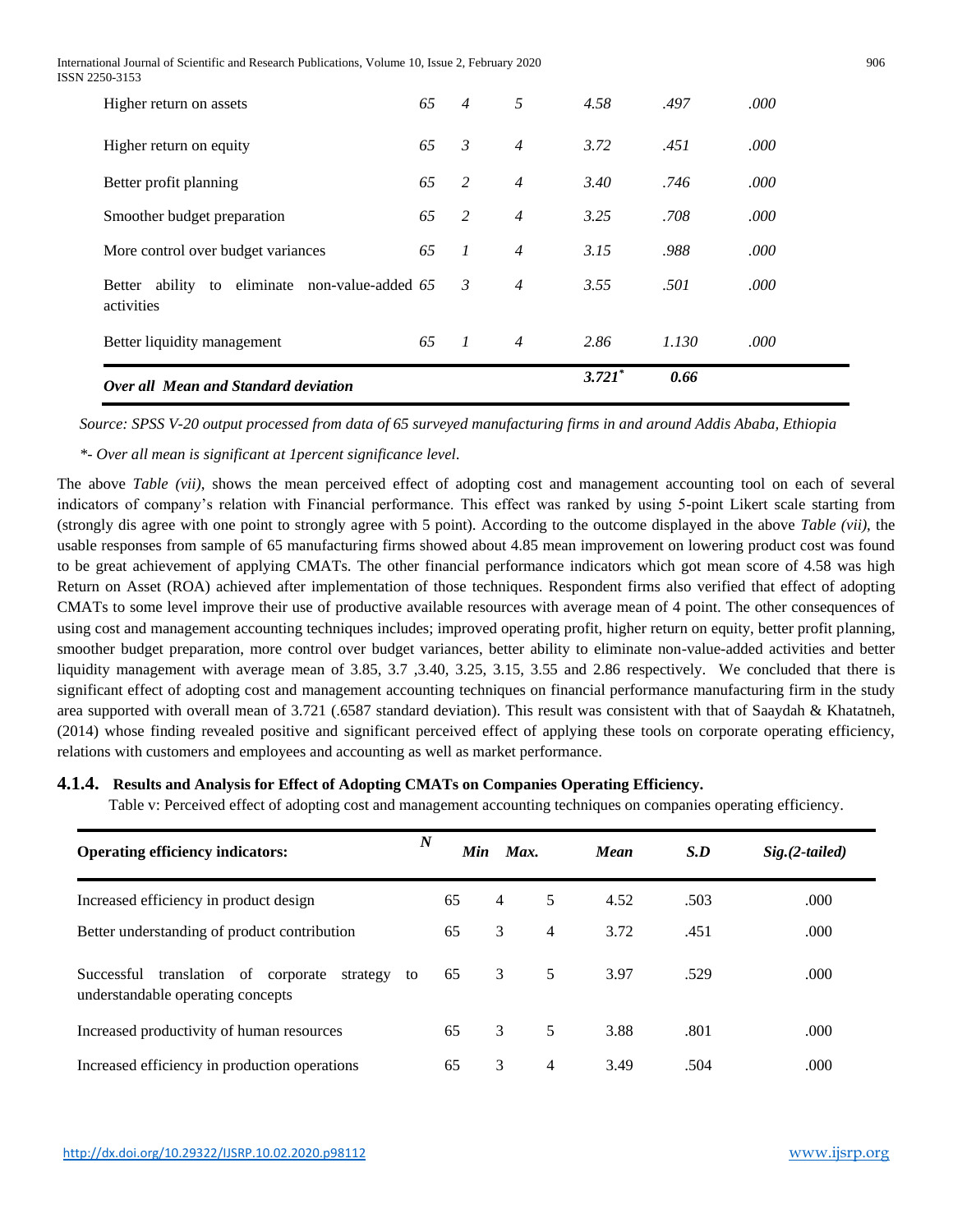|      | Over all mean and standard deviation |     |          |                                                                                                  |    |   |                | $3.74*$ | 0.6198 |      |
|------|--------------------------------------|-----|----------|--------------------------------------------------------------------------------------------------|----|---|----------------|---------|--------|------|
|      | quantity, quality and time           |     |          | Obtaining raw materials and components in the right                                              | 65 | 2 | $\overline{4}$ | 3.29    | .824   | .000 |
| More | efficient<br>production              | and | smoother | organization of                                                                                  | 65 | 2 | $\overline{4}$ | 3.31    | .727   | .000 |
|      | ISSN 2250-3153                       |     |          | International Journal of Scientific and Research Publications, Volume 10, Issue 2, February 2020 |    |   |                |         |        | 907  |

*\*-Over all mean is significant at 1 percent significance level.* 

*Source: SPSS V-20 output processed from data of 65 surveyed manufacturing firms in and around Addis Ababa, Ethiopia.*

The above Table (viii), shows the mean perceived effect of adopting cost and management accounting tool on each of several indicators of company's relation with Operating efficiency. This effect was measured by using 5-point Likert scale starting from (strongly dis agree with one point to strongly agree with 5 point). According to the Mean consequence of using CMATs on firms operating efficiency indicators displayed in the above table; the usable responses from sample of 65 manufacturing firms stated about 4.52 mean improvements on efficiency in product design was found to be great achievement of applying CMATs. The other Operating efficiency indicators which got mean score greater than 3.50 were; Better understanding of product contribution, Successful translation of corporate strategy to understandable operating concepts, and Increased productivity of human Resources. The additional outcome of using Cost and management accounting techniques with average mean lower than 3.50 includes; increased efficiency in production operations, more efficient and smoother organization of production, and obtaining raw materials and components in the right quantity, quality and time. This result shows that there is significant effect of adopting cost and management accounting techniques on operating efficiency of sample of 65 selected manufacturing firm in the study area supported with overall mean of 3.74  $\&$  0.6198 standard deviation. This result was parallel with that of Saaydah  $\&$  Khatatneh (2014) whose finding shows positive perceived effect of applying these tools on firms operating efficiency, relations with customers and employees and accounting as well as market performance.

#### **4.2.Inferential Statistics Results**

**4.2.1.** Factors affecting the adoption of cost and management accounting techniques in selected manufacturing firms in and around Addis Ababa.

The respondents' firms were asked about the factors which has influence on the adoption of Cost and management accounting techniques in their organization. The researcher arranged alternatives for them by using five-point Likert scale rating from strongly dis agree with 1-point to strongly agree with 5-point scale. The results of this data were processed by SPSS V-20. Causal and Inferential statistics were employed to examine relationship between variables and perform tests for postulated hypothesis regarding the relationship between factors included in the model and Adoption of CMATS.

#### **4.2.2. Correlation results and analysis**

Table vii: Pearson Product Moment Correlation Result and Analysis.

|               | <b>TECAV</b> |               |                |      | COMPET COMPS AGEOFC EDULVL EMPLEXP HCI | AMS | AOS | CMAT |
|---------------|--------------|---------------|----------------|------|----------------------------------------|-----|-----|------|
| <b>TECAV</b>  | 1            |               |                |      |                                        |     |     |      |
| <b>COMPET</b> | .220         | $\frac{1}{2}$ |                |      |                                        |     |     |      |
| <b>COMPS</b>  | $.367**$     | .119          | $\overline{1}$ |      |                                        |     |     |      |
| <b>AGEOFC</b> | .227         | .026          | $.477***$ 1    |      |                                        |     |     |      |
| <b>EDULVL</b> | .149         | .116          | .094           | .070 |                                        |     |     |      |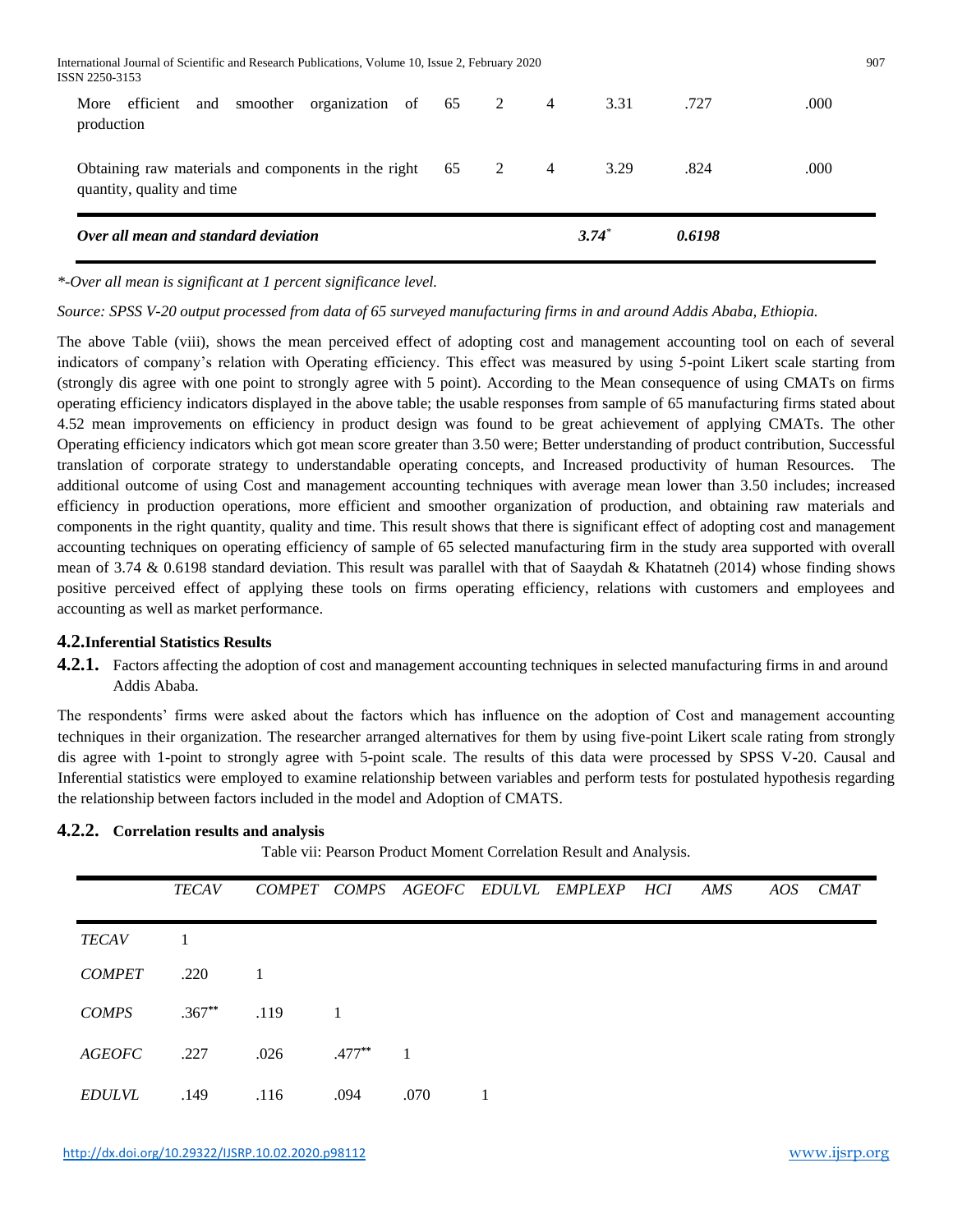| $EMPLEXP$ $.380^{**}$ $.310^{*}$ $.508^{**}$ $.444^{**}$ $.104$ 1 |         |                             |                      |      |                                                                    |             |                            |                  |
|-------------------------------------------------------------------|---------|-----------------------------|----------------------|------|--------------------------------------------------------------------|-------------|----------------------------|------------------|
| HCI                                                               |         | $-0.013$ .087 .017 $-0.003$ |                      | .065 | $.136$ 1                                                           |             |                            |                  |
| LMS                                                               | .029    | $-0.032$                    | .032 .118 -.072 .004 |      |                                                                    | $-.201 \t1$ |                            |                  |
| LOS                                                               | $-.029$ |                             |                      |      | $-0.003$ $0.087$ $-0.176$ $0.173$ $-0.127$                         |             | $.326^{**}$ $-.451^{**}$ 1 |                  |
| CMAT                                                              |         |                             |                      |      | $.569^{**}$ $.415^{**}$ $.682^{**}$ $.595^{**}$ $.103$ $.740^{**}$ | .187        | .082                       | $-0.092 \quad 1$ |

*\*. Correlation is significant at the 0.05 level (2-tailed), \*\*. Correlation is significant at the 0.01.*

*Source: SPSS V-20 output processed from data of 65 surveyed manufacturing firms in and around Addis Ababa, Ethiopia.*

According to Kothari*,* (2004), the Pearson Product Moment Correlation Coefficient is a widely used statistical method for obtaining degree of the relationships between two variables when the relationships between the variables is linear and when the two variables correlations are continuous. It also stated, the value of '*r*' lies between ± 1. Positive values of *r* indicate positive correlation between the two variables (i.e., changes in both variables take place in the statement direction), whereas negative values of '*r*' indicate negative correlation i.e., changes in the two variables taking place in the opposite directions. A zero value of '*r*' indicates that there is no association between the two variables. When *r* = (*+*) 1, it indicates perfect positive correlation and when it is  $(-)1$ , it indicates perfect negative correlation, meaning there by that variations in independent variable  $(X)$  explain 100% of the variations in the dependent variable (*Y*). We can also say that for a unit change in independent variable, if there happens to be a constant change in the dependent variable in the same direction, then correlation will be termed as perfect positive. But if such change occurs in the opposite direction, the correlation will be termed as perfect negative. The value of '*r*' nearer to  $+1$  or  $-1$ indicates high degree of correlation between the two variables (Kothari, 2004). The researcher used this basis to investigate the degree of relationship between Adoption of cost and management accounting techniques (dependent variables) and nine independent variables displayed in the above table (ix). Based on value of 'r' indicated in the above table (ix), there is no either perfect positive or negative correlation between variables. But there is positive correlation between Technological advancement (TECAV), Competition among firms (COMPET), Company size (COMPS), Age of companies ( AGEOFC), Employee experience (EMPLEXP) Employees level of education (EDULVL), High cost of implementation (HCI) and Availability of Management support (AMS) and Adoption of cost and management accounting techniques (CMATs).additionally there is negative correlation between cost and management accounting techniques and Availability of specialist (AOS) with 'r' value of **-.092.** it can be concluded that the variation in dependent variables included in this study was changed in the same direction (positive) with variation of eight independent variables and changed with opposite direction with one independent variable which is availability of Specialist (AOS).

#### **4.2.3. Tests for Multicollinearity**

Correlation among independent variables may pose problems in interpreting regression coefficients. This is not a problem of model specification, but of data (Hair et al., 2006). Although the magnitude of correlation coefficients is moderate, a lack of high correlation values does not ensure absence of collinearity, as the combined effect of two or more independent variables may cause multicollinearity. The conventional measures for multicollinearity are Tolerance and the Variance Inflation factor (VIF). The tolerance value is the amount of an independent variable's predictive ability that is not predicted by the other independent variables in the equation (Hair et al, 2006). A Tolerance value of 1.00 indicates that a variable is totally unaffected by other independent variables. Theoretically, Rule of thumb states a VIF greater than 10 may suggest that the concerned variable is multicollinear with others in the model and may need to be excluded from the model.

| <b>Variables</b> | $\cdot$<br><b>Standard. Coefficient</b> | <b>Collinearity Statictics</b> |     |
|------------------|-----------------------------------------|--------------------------------|-----|
|                  | <b>Beta</b>                             | <b>Tolerance</b>               | VIF |

Table vii: Collinearity statistics results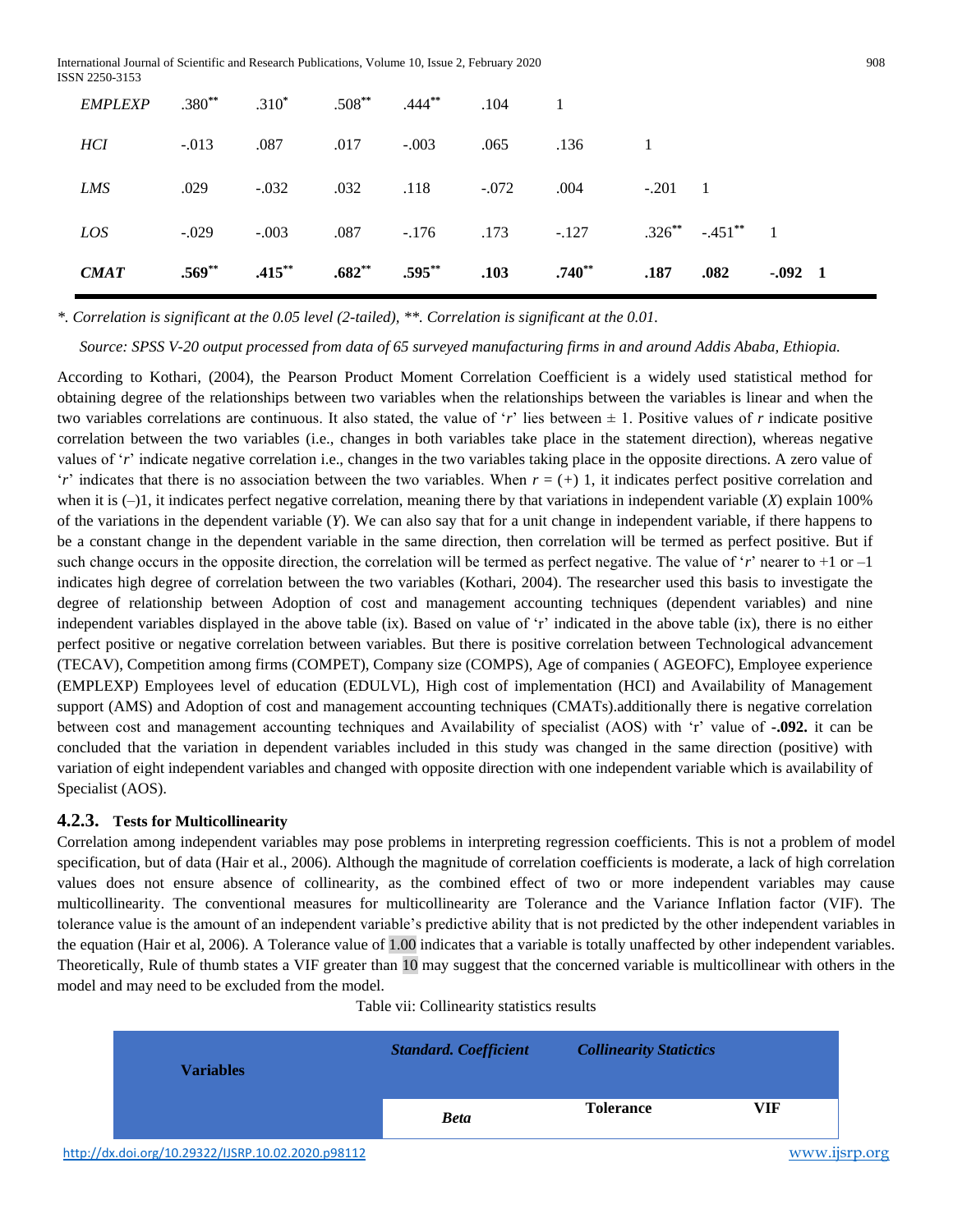International Journal of Scientific and Research Publications, Volume 10, Issue 2, February 2020 909 ISSN 2250-3153

| .              |         |      |       |
|----------------|---------|------|-------|
| <b>TECAV</b>   | .248    | .788 | 1.268 |
| <b>COMPET</b>  | .220    | .866 | 1.155 |
| <b>COMPS</b>   | .305    | .585 | 1.711 |
| <b>AGEOFC</b>  | .247    | .674 | 1.484 |
| <b>EDULVL</b>  | $-.033$ | .932 | 1.072 |
| <b>EMPLEXP</b> | .288    | .557 | 1.795 |
| HCI            | .157    | .841 | 1.189 |
| <b>AMS</b>     | .047    | .777 | 1.286 |
| <b>AOS</b>     | $-.054$ | .633 | 1.580 |
|                |         |      |       |

*Source: SPSS V-20 output processed from data of 65 surveyed manufacturing firms in and around Addis Ababa, Ethiopia.* 

The result of the Tolerance values and VIFs test for multi collinearity displayed in Table (x) above showed that multicollinearity problem does not exist.

# **4.2.4. Multiple regression analysis results and discussion**

Table viii: Model summary for multiple regression model

| $\boldsymbol{R}$  | R Square | <b>Adjusted R</b><br><i>Square</i> | Std. Error of the<br>Estimate | <b>Change Statistics</b> |          |     |     |               |
|-------------------|----------|------------------------------------|-------------------------------|--------------------------|----------|-----|-----|---------------|
|                   |          |                                    |                               | R Square<br>Change       | F Change | df1 | df2 | Sig. F Change |
| .914 <sup>a</sup> | .835     | .808                               | .337                          | .835                     | 30.962   | 9   | 55  | .000          |

*Source: SPSS V-20 output processed from data of 65 surveyed manufacturing firms in and around Addis Ababa, Ethiopia.* 

The above Table (xi), depicted the results of Multiple regression analysis model. It revealed that Adoption of Cost and Management Accounting Techniques measured by nine independent variables. it also presented R-value: **.**914, R<sup>2</sup> : **.**835, Adjusted R-square: **.**808. Coefficient of determination depicted that about 80.8 percent of variation in adoption of cost and management accounting techniques for sample of 65 manufacturing firms in and around Addis Ababa city was Explained by technological advancements, competition among those firms, size and age of firms, and employees related factors which incorporated in this model. The remaining 19.2percent was changed due to other factors which did not incorporated in this model. As revealed in Table (xi) This model significantly determined core factors which affect the adoption of cost and management accounting techniques in the sample of 65 manufacturing firms in and around Addis Ababa, Ethiopia.

|            | Sum of Squares | Freedom | Mean Square |        | Sig. |
|------------|----------------|---------|-------------|--------|------|
| Regression | 31.685         | 9       | 3.521       | 30.962 | .000 |
| Residual   | 6.254          | 55      | .114        |        |      |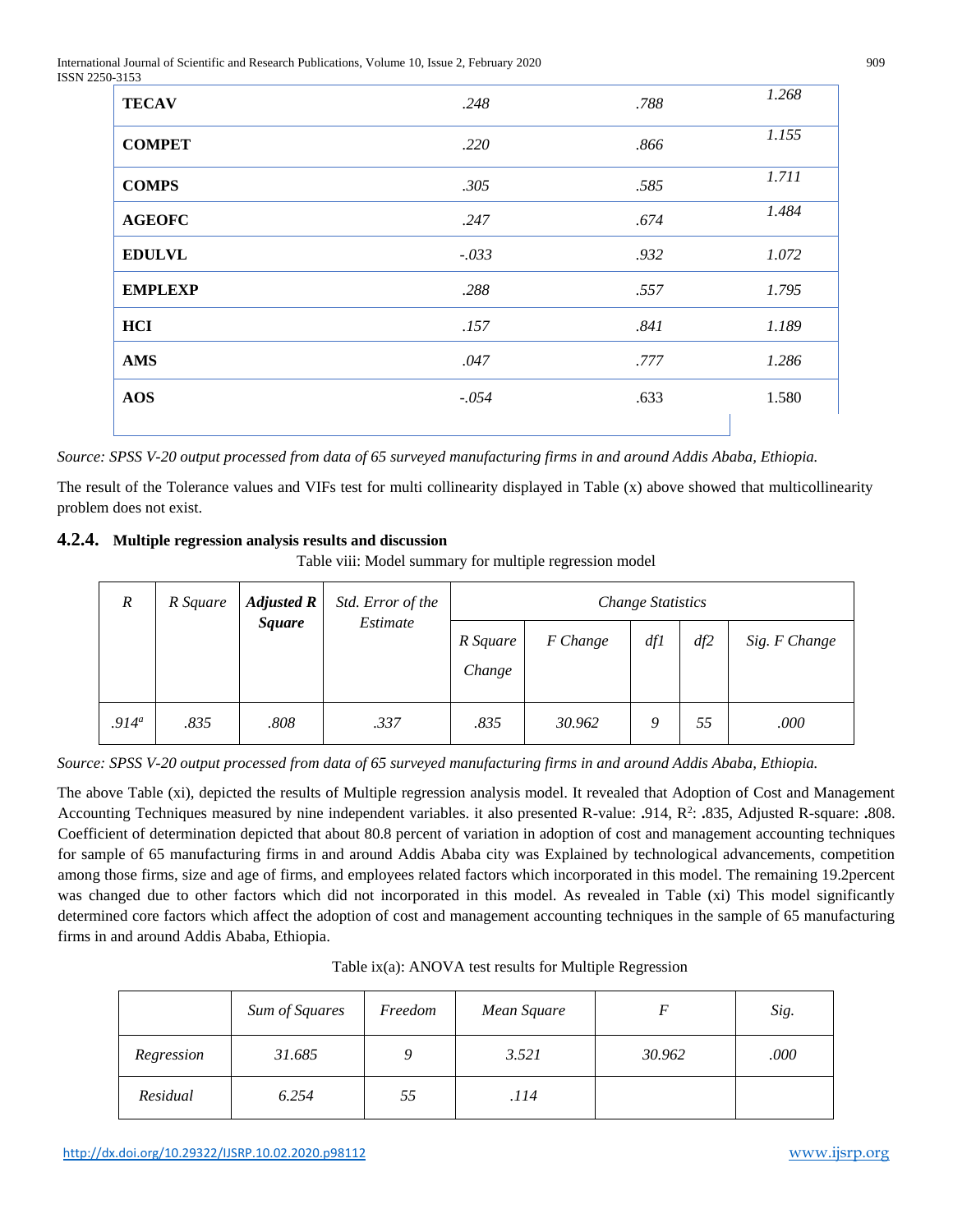International Journal of Scientific and Research Publications, Volume 10, Issue 2, February 2020 910 ISSN 2250-3153

*Source: SPSS V-20 output processed from data of 65 surveyed manufacturing firms in and around Addis Ababa, Ethiopia.* 

The above table (xii), presented the summary results of analysis of variance and F- tests statistics for multiple regression analysis data processed by SPSS V-20. It shows mean square value of 3.521, F-statistics with value of F: 30.962 which is significant at 0.000 or at 1 percent significance level. The value of *F* is large enough to conclude that the set of independent variables as a whole were contributing to the variance of cost and management accounting techniques measured by those factors and further it revealed the significance of the multiple regression model employed for this study.

Table x: Coefficients results for Multiple Linear Regression Model

*CMAT: -1.957+0.248TECAV+.220COMPET+.305COMPS+.247AGEOFC.033EDULVL+ .288 EMPLEXP+.157HCI+.047AMS -.054AOS.* 

| Model          | <b>Unstandardized Coefficients</b> |            | <b>Standard Coefficients</b> | t-statistics | prob.   |
|----------------|------------------------------------|------------|------------------------------|--------------|---------|
| $\mathit{OLS}$ | $\bf{B}$                           | Std. Error | Beta                         | T-value      | Sig     |
| (Constant)     | $-1.957$                           | .627       |                              | $-3.120$     | .003    |
| <b>TECAV</b>   | .279                               | .070       | .248                         | 4.015        | $.000*$ |
| <b>COMPET</b>  | .204                               | .054       | .220                         | 3.747        | $.000*$ |
| <b>COMPS</b>   | .301                               | .071       | .305                         | 4.257        | $.000*$ |
| <b>AGEOFC</b>  | .256                               | .069       | .247                         | 3.707        | $.000*$ |
| <b>EDULVL</b>  | $-.030$                            | .052       | $-.033$                      | $-.576$      | .567    |
| <b>EMPLEXP</b> | .287                               | .073       | .288                         | 3.921        | $.000*$ |
| HCI            | .241                               | .091       | .157                         | 2.635        | $.011*$ |
| AMS            | .034                               | .045       | .047                         | .759         | .451    |
| <b>AOS</b>     | $-.072$                            | .091       | $-.054$                      | $-.791$      | .432    |

*\* coefficient is significant at 1 percent significance level* 

*Source: SPSS V-20 output processed from data of 65 surveyed manufacturing firms in and around Addis Ababa, Ethiopia* 

<http://dx.doi.org/10.29322/IJSRP.10.02.2020.p98112> [www.ijsrp.org](http://ijsrp.org/) The above Table (xiii), revealed the coefficient result of Variables along with their t-value and significance level. According to result depicted in Table (xiii) above, out of nine factors identified as independent variables, six variables have significant influence on the adoption of CMATs based on the t-statistics and probability of each variable. The remaining three factors found to be insignificant considering their significance value computed using SPSS V-20. Those significant factors at 1% level include; Technological advancement with coefficient value (beta) of 0.248 Competition among the firms with beta value of 0.220, Company size with value of .305, duration of firms in the operation with coefficient value of 0.247, Employee duration within the organization (employee experience) with beta value of .288, and high cost of implementation with beta value of 0.157. The remaining insignificant factors were; Company employee's level of education with coefficient value -0.033**,** Availability of management support with coefficient of .047 and Availability of specialist with value of -0.054. To sum up, Company size and technological advancement are the most significant factors affecting the adoption of cost and management accounting techniques in manufacturing firms in and around Addis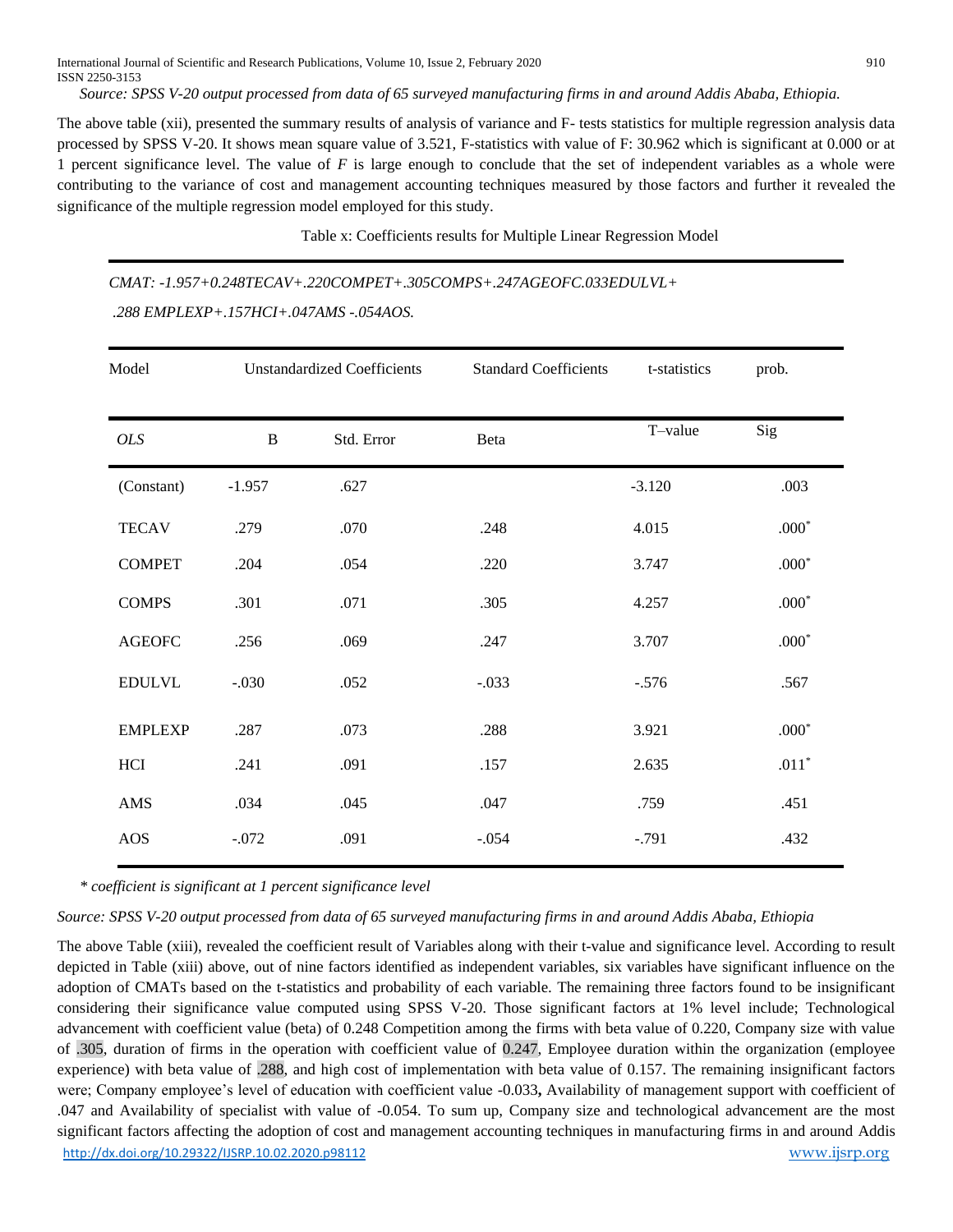International Journal of Scientific and Research Publications, Volume 10, Issue 2, February 2020 911 ISSN 2250-3153

Ababa, Ethiopia. It can also be noted that availability of specialist was found to be most insignificant factor affecting the adoption of cost and management accounting techniques in study area.

#### **5. Conclusion**

According to the result analyzed in preceding chapter, 60 percent of manufacturing firms in and round Addis Ababa city were manufacturer of food and beverages which are privately owned followed by eight companies which are manufacturer of non - metallic products. Manufacturer of rubber and plastics product found to be Small number of manufacturing firms in and Around Addis Ababa, Ethiopia. This implies, Food and beverages are still dominant agro processing industries in Ethiopia as well as in the study area (AACCSA, 2015).

The finding also revealed nearly 68 percent of total respondent firms were owned by domestic private and approximately 23 percent of respondent company were owned by public(government). the remaining 6 companies were foreign owned firms. This shows current environment encourages the participation of private investors in the manufacturing sector of economy. As a result, there might be high competition among the sectors through implementing productive tools, reducing and managing the cost of production, drafting new competitive strategies and so, on. This rivalry leads to adoption of Cost and management accounting techniques for overcoming and winning such stiff competition. Thus, according to Hilton, (2000) The more the development of the market economy, indicates the more the significance of the cost and management accounting techniques adopted.

Further, its shows about 24.6 percent of total firms has 200 to 300 total employees followed by 21.5% of total respondent firms with total employee of greater than 400 and 20% of sample manufacturing firms which between 100 to 200 employees were engaged in their operation. This shows still there is huge gap which need to be covered regarding employment opportunities in the manufacturing firms in and around Addis Ababa city administration comparing to ratio of total labor force found in the country. The findings showed that above half of total respondent firms were still using traditional machinery and equipment for their normal operation followed by those firms which use hybrid of latest and old machineries for their current operation. But only 6.2 percent of total respondent firms were using recent technology and tools for undertaking their objective of producing goods and services. In today competitive environment upgrading the system is very important issues to be raised in every manufacturing firms (Tessema, 2012).

The other major part of finding was the degree of Adoption of cost and management accounting techniques and its implementation in study area. Cost and management accounting tools are essential to exert control over cost and to appraise management performance in different segments of an organization particularly in manufacturing organizations (Hilton, 2000). Theoretically, the competitive environment demands the development of sophisticated cost management accounting practices to keep cost down. From early on, the Japanese manufacturers recognized that the most efficient way to keep costs down was to design them out of products rather than to reduce costs after products entered production. According to finding of this study total manufacturing firms included in this study has at least awareness about those techniques. But all techniques are not adopted and implementing by whole manufacturing firms equally.

The result revealed that from 15 Cost and management accounting techniques included in this study, the most frequently adopted and implemented techniques by all respondent's firms was Budgeting. According to different empirical studies; organizations manager's give attention of using budgets for planning and coordination functions, determining the level of capacity-related and flexible resources, managing the budgeting process, interpreting the production plan, comparing actual and planned results, preparing periodic and continuous budgeting, controlling discretionary expenditures. The other tools moderately adopted and practiced by many manufacturing firms in and around Addis Ababa includes; Just in time (JIT), Total quality management (TQM), Standard costing (SC), Activity Based Costing (ABC), Variance Analysis (VA), Strategic Management (SMA), and Balanced Score Card (BSC). on the other side, infrequently used cost and management techniques by all sample manufacturing firms was Throughput accounting.

The researcher also assessed the purpose of adopting cost and management accounting techniques in sample of manufacturing companies in Ethiopia. Theoretically cost and management accounting provides useful information for internal users mainly managers and other influential personnel in side organizations while financial accounting disseminates such information for external users like shareholders, government, investors, suppliers and customers. According to Garrison *et al.* (2010); Managers use management accounting information to develop, communicate, and implement strategy. Those developed strategies were cost strategy, pricing system, marketing and customer selection. They also use management accounting information to coordinate product design, production and marketing decisions and to evaluate the overall company's operating performance including their employee's performance. This finding also support the general purpose of those techniques.it revealed out from total respondent's firm 56.9 percent used CMATs for budgeting practices, followed by 26.2 percent of total respondent's firm apply those tools for purpose of cost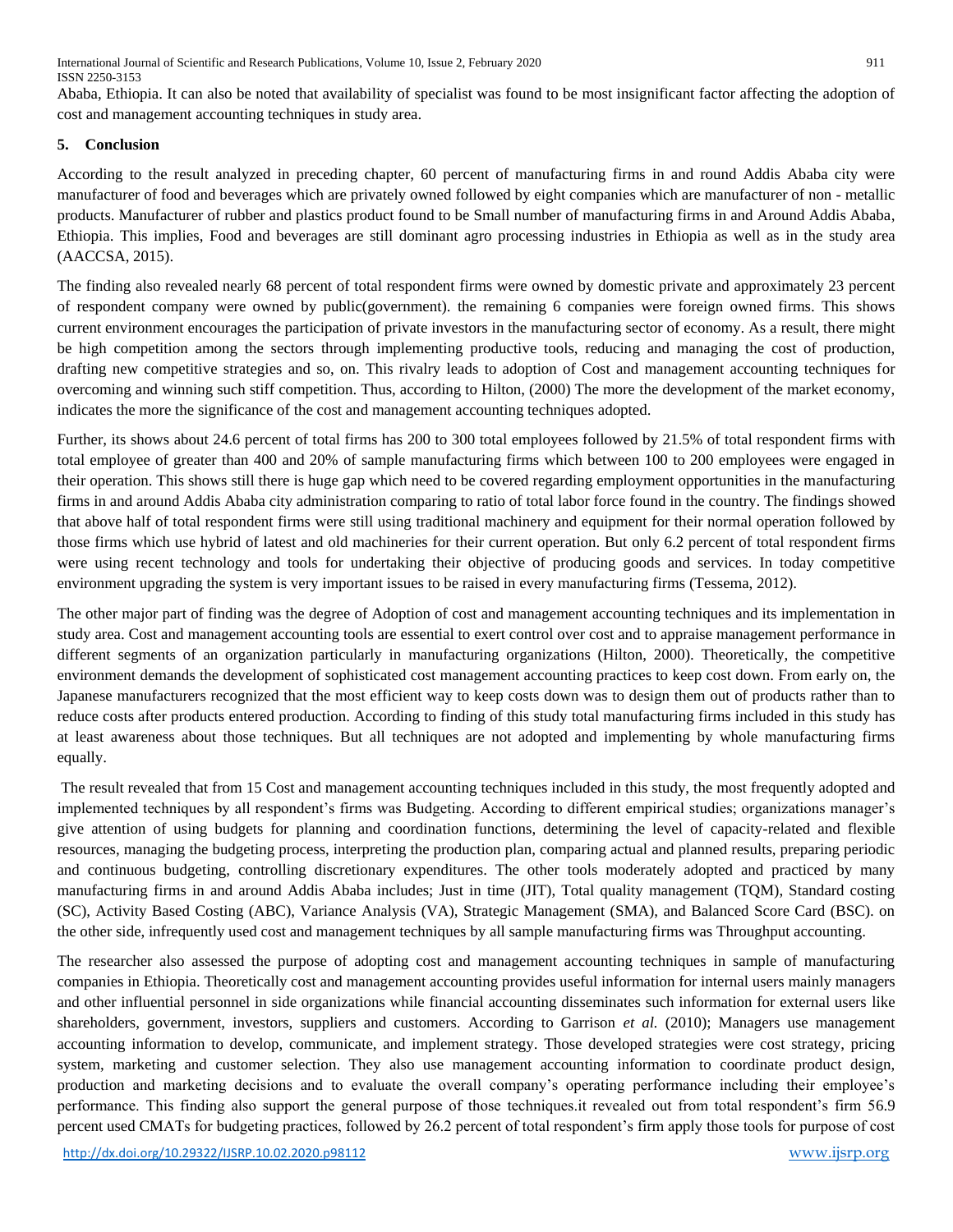management and reduction. This indicates manufacturing firms were operated by employees who have awareness about the theoretical purpose of adopting CMATs.

This finding is consistent with result of Dekker and Smidt (2003), Wijewardena &De Zoysa (1999) and Ashfaq *et al.,* (2014**).** Once those techniques are adopted by manufacturing firms there is various outcome followed their implementation. From different consequences of adopting cost and management accounting techniques the researcher examined operating efficiency and financial performance of selected manufacturing firms for this study purpose. Operating efficiency indicators used in this study are; Increased efficiency in product design, better Understanding of product contribution, Successful translation of corporate strategy to understandable operating concepts, Increased productivity of human Resources, Increased efficiency in production operations, more efficient and smoother organization of production, and obtaining raw materials and components in the right quantity, quality and time. To sum up, there was highly significant effect of adopting CMATs on operating efficiency of manufacturing firms in and around Addis Ababa city depending Overall average mean of 3.74 and Standard deviation of 0.6198.

Financial performance indicators used for this study includes; Lowering product costs, more productive use of available resources, improved operating profit, Higher return on assets, Higher return on equity, better profit planning, Smoother budget preparation, more control over budget variances, better ability to eliminate non-value-added activities, and better liquidity management. According to this study finding from this all indicators, improvement on lowering product cost was found to be great achievement of adopting and applying CMATs in manufacturing firms in and around Addis Ababa. According to theoretical review of literature, using more accurate cost information while determining the optimal product mix of a company put together management to make better decisions; and as a result, may have a greater effect on the success of a company. But most of the time, cost and management accounting tools were not used and implemented as expected due to different internal as well as external factors affecting their implementation. using multiple linear regression model nine independent variables were taken as influential factors affecting the adoption of cost and management accounting techniques in the manufacturing firms in and around Addis Ababa. Those independent factors include; Technological advancement (TECAV), Competition among the firms (COMPET), Company size (COMPS), Age of company since establishment (AGEOFC), Education level of employee (EDULVL), Employees experience (EMPLEXP), High cost of Implementation (HCI), Availability of management support (AMS), and availability of specialist (AOS).

The Model summary result obtained by SPPS V-20 reveals coefficient of determination **0.808**. This indicated about **80.8** percent of variation in Adoption of cost and management accounting techniques for sample of 65 manufacturing firms in and around Addis Ababa city was explained by variables included in this model. This model also revealed the coefficient result, t-statistics and P-value of each variables and their relationship with dependent variables. Generally, this finding revealed Company size, employees experience, Age of the firms, technological advancement and competition among the firms identified as influential factors that positively and significantly affect the adoption of cost and management accounting techniques in the manufacturing firms included in the study area and to the contrary employee's level of education, availability of specialist and Availability of management support were among insignificant factors in determining the adoption of cost and management accounting techniques in manufacturing firms of study area.

# **5.1. Recommendation**

Based on the summary of major finding f this study, the researcher forwards the following points as recommendations for manufacturing firms included the study area;

- Manufacturing firms in and around Addis Ababa city need to turn their face toward adopting of most sophisticated cost and management accounting techniques because Cost and management accounting tools are essential to exert control over cost and to appraise various organization's performance in different segments of an organization particularly in manufacturing organizations.
- Competition among manufacturing firms have to be encouraged since, competitive environment enriched development of recent technologies like; cost and management accounting practices which can be used to keep cost down, proper utilization of asset, generate reliable and timely information and obtain continuous profitability and optimizing the value/wealth of the firm.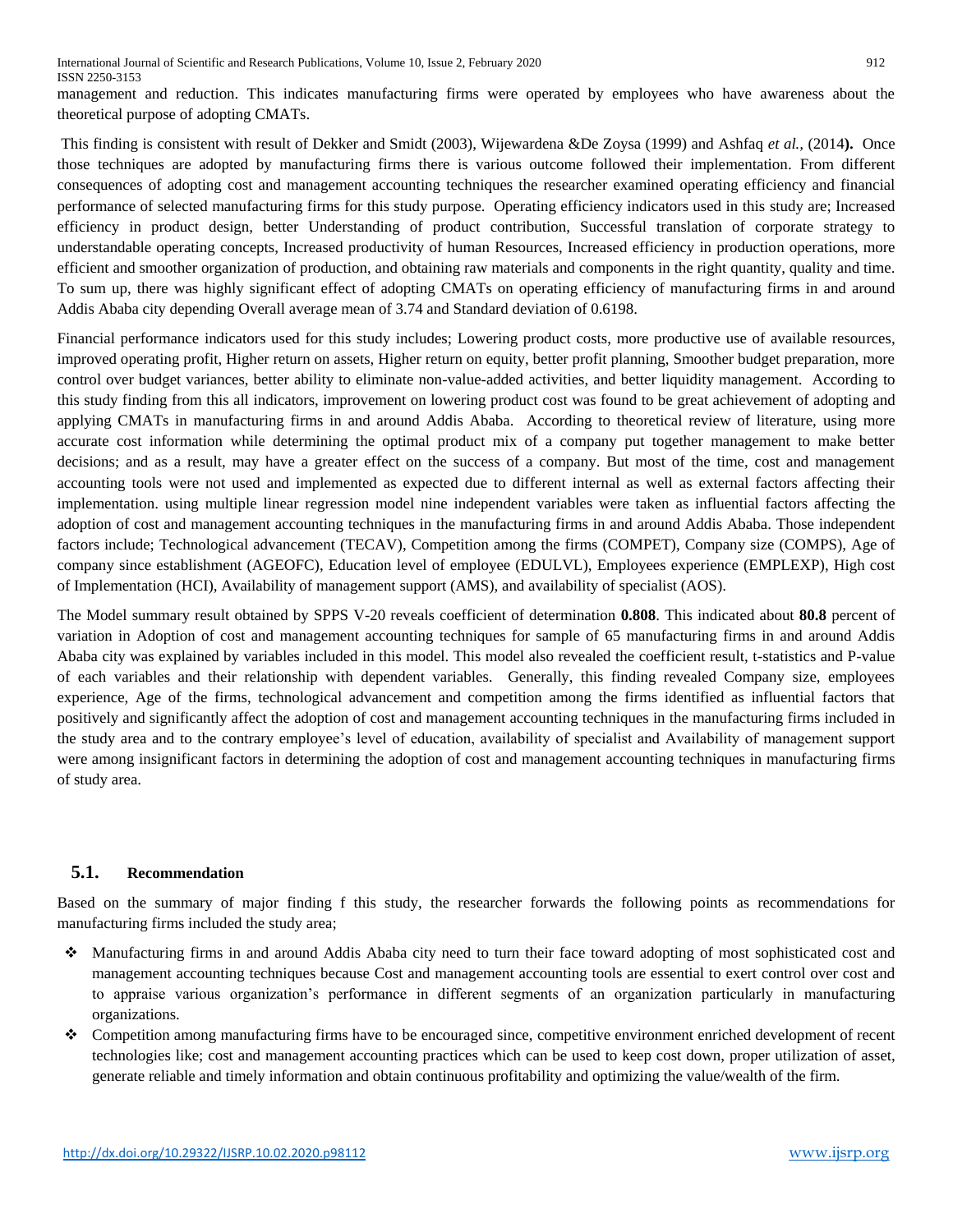- $\cdot \cdot$  It is better for manufacturing companies in study area to have separate cost and management accounting department since, the execution of theory in to practice become easy and they become competent firms. The segregation of duties is the core factor of success.
- Manufacturing firms included in this study area shall possibly create strong relationship with other manufacturing firms specially with those operated for long period of time because information regarding those firm's experience about significant cost and management accounting techniques for making purposeful decision can be easily communicated.
- The Researcher recommends those manufacturing firms in and around Addis Ababa, to give emphasis for improving product quality and setting appropriate price since the achieved output would noticeably profit.
- $\cdot$  Hiring experienced human power would be better for successful implementation of cots and management accounting tools in the operation of manufacturing firms in and around Addis Ababa. Because the finding of this study revealed the positive and significant influence of Employee experience on degree of Cost and management accounting techniques adoption and implementation.

## **5.2. Limitation of The Study**

There are many limitations which reduces the effectiveness of this study; some of them are listed in following;

The scope of this study was limited to investigating the degree of Adoption of Cost and management accounting techniques and assessing factors affecting adoption of those tools based on sample of 65 usable responses from manufacturing firms in and around Addis Ababa. So, the result cannot be generalized for all manufacturing firms in the country. Further, there are numerous cost and management accounting tools practiced by manufacturing firms over this world but for this study only few of them were investigated. Additionally, the method of data collection in this study was only Structured questionnaire hence data validity, might be low. There are only few factors affecting the adoption of cost and management accounting techniques included in the model. The last but not least limitation of this study was arising from low respondents' willingness to give real response, and lack of researcher experiences. Despite the above-mentioned limitation, the researcher has tried to its best and the result is believed to contribute to the cost and management accounting practice in manufacturing firms of our country.

## **5.3. Area of Future Research**

This study was done to cover the gap identified in the literature part. But there are several points remaining for future research on the area of cost and management accounting techniques. For instance, Further research need to take large samples of manufacturing firms in Ethiopia for arriving on general conclusion regarding adoption of cost and management accounting techniques. Further, it is advisable if the future research conducted on this area will add other method of data collection like, interview, observation and focus group hence accurate data will be collected. Adoption of sophisticated cost and management accounting tools and its impact on overall performance of organization success will also be area of future research. There is negative relationship between level of Education and Adoption of CMATs in manufacturing in study area. So, it needs further research to dig out the reason behind it. The comparison of Contemporary management accounting techniques and Traditional costing based on financial performance in Ethiopian manufacturing firms will be also the target future research area. Finally, it is important if Further research include sample from manufacturing companies of other countries with similar or almost the same micro and macroeconomic environments and operation system since the findings would enhance a cross-country comparison regarding the implementation level of cost and management accounting tools and their impact on financial performance.

# **ACKNOWLEDGMENT**

First and foremost, I would like to thanks the Almighty Allah for every blessing that he enriches me with in my whole life. To the next, I would have deeply indebted to my Advisers Dr. Deresse Mersha L. (PH. D) and Mr. Mohammed Getahun. (MSC.) for their influential support in motivating and inspiring me by providing constructive comments, modifications to my effort & suggestions till the completion of this thesis. In addition, I would like to thanks my parents specially My Mom & Dad for their everlasting guidance in strengthening and supporting me to track on right path till this time. Further, I indebted for my perpetual friend jamo for her countless pick-me-up when I was exhausted with this study. finally, I would like to say Thanks!!! Thanks!! Thanks! everybody who were in position of supporting me by any means you can during span of conducting this thesis.

#### **References**

AACCSA. (2015). Overview of Ethiopian Manufacturing Sector. *Addis Ababa Chamber of Commerce Sectoral Association*, *pp.* 10- 53. Addis Ababa, Ethiopia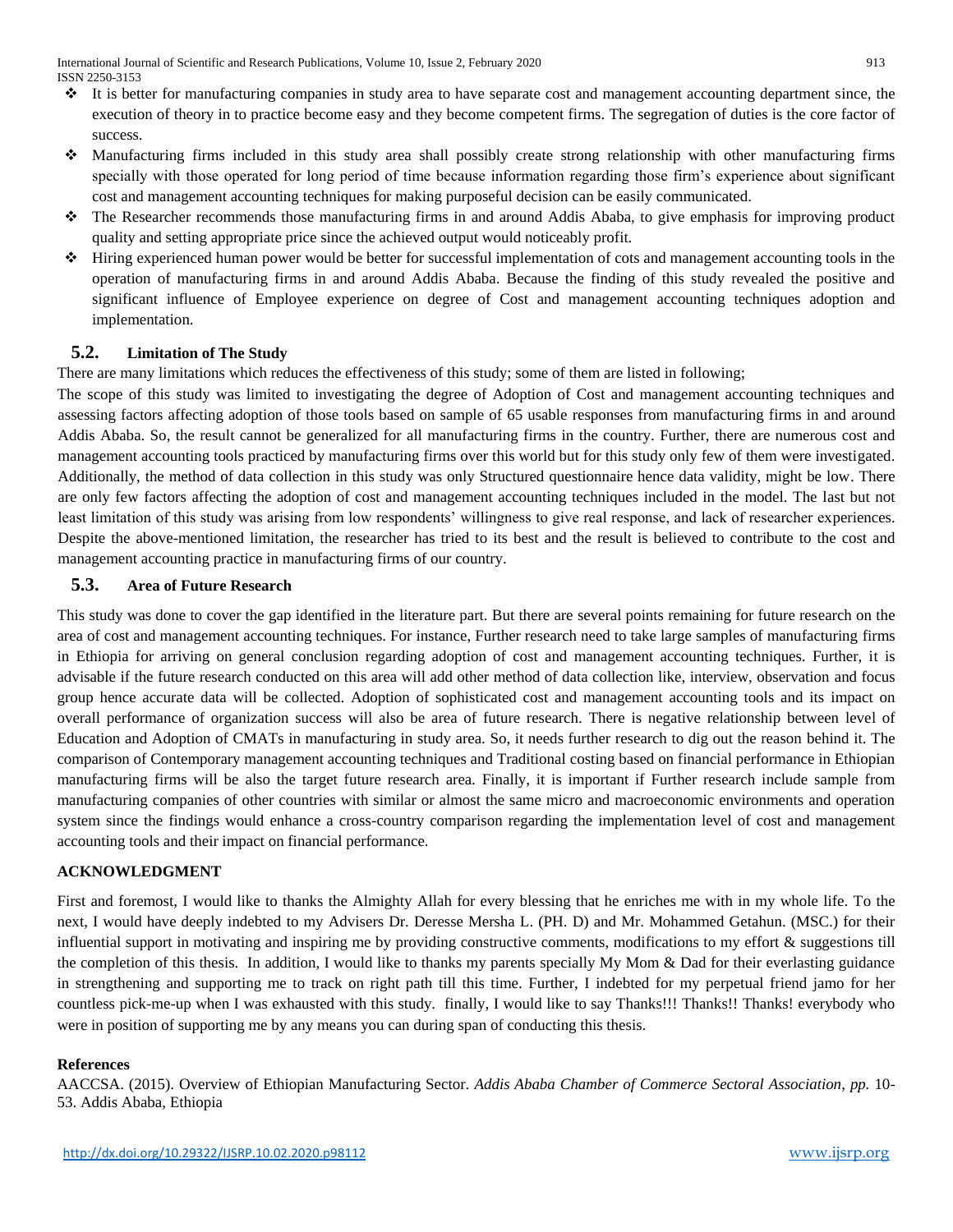Adler, R., Everett, A. M., & Waldron, M. (2000). *Advanced Management Accounting Techniques In Manufacturing: Utilization, Benefits, and Barriers to Implementation.*

Ahmad, A, Mehra S, Pletcher M. (2002). The Declining Need for Traditional Performance Measures in JIT practice. *Journal of Business Administration online, pp*.40-45.

Anderson, P. (2007). *What is Web2.0? Ideas, Technologies and Implications for Education. JIS.*Retrieved from [http://www.jisc.ac.uk/media/documents/techwatch/tsw0701b.pdf accessed 11 December,2006](http://www.jisc.ac.uk/media/documents/techwatch/tsw0701b.pdf%20accessed%2011%20December,2006)

Andreas, M. (2013). Essays on Manufacturing-related Management Accounting. *LiU-Tryck, Linköping*, *pp.*1-54.

- Ashfaq K, Younas S, Usman M, & Hanif Z. (2014). Traditional vs Contemporary Management Accounting practices and its Role and usage across business life cycle:Evidence from Pakistani financial sector. *International Journal of Academic Research in Accounting, Finance and Management Science*, *pp*.104-125.
- Askarany D.,(2006). *Technological Innovations, Activity Based Costing and Satisfaction.* Auckland, New Zealand: The University of Auckland.
- Aysan, (2006). A History of the Accounting Profession in Turkey. *Journal of Financial Analyze Special issue.*, *pp*. 13-16.
- Badem C, Ergin E, & Dury C. (2013). *Is Standard Costing Still Used? Evidence from Turkish Automotive Industry.* Published by Canadian Center of Science and Education.
- Barfield,Raiborn &kinney. (2008). *Cost Accounting Traditions and Innovations.* South western: South western Thomson Learning.
- Bogale, E. (2013). Advanced Management Accounting Techniques in Manufacturing firms in Ethiopia. *Research Journal of Finance and Accounting*, *pp*. 9-14.
- Burns, J., Ezzamel, M., and Scapens, R.S. (1999). Management Accounting Change in the UK. *Management Accounting*, *pp*. 28-30.

Chandler, A. (1977). *The Invisible Hand.* Boston: HBS Press.

Charles, Horngren ,Datar, & Rajan. (2012). *Cost Accounting Managerial Emphasis.* Newjersy: Pearson Prentice Hall.

CSA, (2013/14). *Role of Manufacturing Industry to Countries development:* Central Statistical Agency, Addis Ababa, Ethiopia.

- CSA, (2015/16). *Overview of Manufacturing firms and its Contribution to Countries Economy*: Central Statistical Agency, Addis Ababa, Ethiopia.
- Dekker, H. & Smidt, P. (2003). A Survey of the Adoption and Use of TargetCosting in Dutch Firms. *International Journal of Production Economies, Vol.,84, Issue. 3,*pp. 293-305.
- Deloof, M. (2003). Does working capital management affect profitability of Belgian firms. *Journal of Business Finance and Accounting*,*pp.* 573-588.
- Drury, C. (2001). *Management Accounting for Business Decisions.* London: Thomson Learning.
- Dugdale D, Jones C, & Green S., (2005). Contemporary Management Accounting Practice in UK Manufacturing firms.
- Friedl, P.(2005). Association of Management Tools with the Financial performance of companies. *Managing Global Transition*, *pp*. 383-402.
- Garrison,Noreen and Brewer. (2010). *Cost and Management Accounting.*
- Hair, F., Black, C., Babin, J., Anderson, E. & Tatham, L.(2006). *Multivariate Data Analysis.* Upper Saddle River, New Jersey: Pearson Prentice Hall.
- Hilton, R, Maher, M & Selto, K. (2000). *Cost Management: Strategies for Business Decisions.* london: Mc–Graw Hill Higher Education.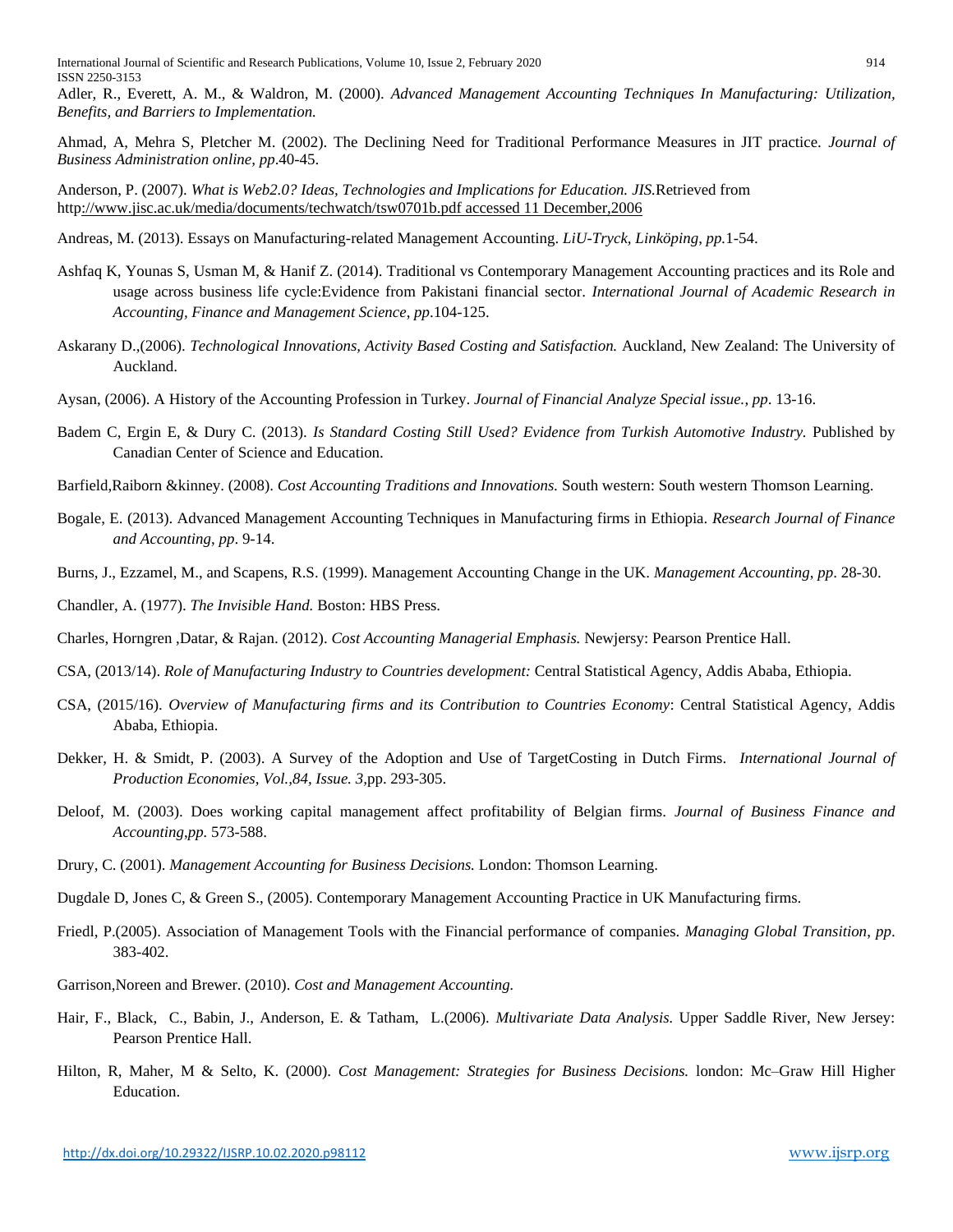- Horngren, C., Datar, S., Foster, G., Rajan, M., & Ittner, C. (2009). *Cost Accounting: A Managerial Emphasis.* New Jersey: Upper Saddle River: Prentice Hall.
- Horngren, C.T, Datar, S. M.& Foster G. (2000). *Cost Accounting: A Managerial Emphasis.* New Jersey: Pearson Prentice Hall.
- Kaplan, R & Norton, D. (1992). The Balanced Scorecard—Measures that drive Performance. *Harvard Business Review*,*pp*. 71-79.
- Kaplan, S. &.Johnson, (1987). *Relevance Lost.* Harvard, USA: Harvard Business School Press.
- Kaplan, S., & Cooper ,R. (1999). *Cost & Effect-Using Integrated cost systems to drive Profitability & Performance.*Boston: Harvard Business School Press.
- Karanja, JCN, Mwangi E, Nyaanga P., (2012). *Adoption of Modern Management Accounting Techniques in Small and Medium (SMES) in Developing Countries: A caseStudy of SMEs in Kenya.*
- Khurram,Sohail,Muhammad & Zahid H. (2014). Traditional Vs. Contemporary Management Accounting Practices. *International Journal of Academic Research in Accounting, Finance and Management Sciences*, *pp.* 104–125.
- Kieu, M. (2004). Financial Management and Profitability of SME in Vetinam. *DBA,Thesis*.
- Kothari, C. (2004). *Research Methodology Methods and Techniques,Second Revised Edition.* Jaipur, India.: University of Rajasthan.
- Marie A, Cheffi W, Louis J, Rao A. (2010). Is Standard Costing still Relevant? Evidence from Dubai. *Management Accounting Quarterly*, *pp*. 1-10.
- Mazumder., (2007). Application of Management Accounting Techniques in Decision Making in the Manufacturing firms of Bangladesh. *Cost and Management*, pp. 5-18.
- Mohammed Ahid, & Ayub Augustine., (2012). The Roles and Responsibilities of Management Accountants in Era of Globalization. *Global Journal of Management and Business Research*, *pp.*44-52.
- Mugenda, M.,& Mugenda,A.(2003). *Research Methods:Quantitative and Qualitative Approaches.* Nairobi: Act Press.
- Ngechu, M. (2004). *Understanding The Researcher Process and Methods:An Introduction to Research Methods.* Nairobi: Act Press.
- Omar M, &Zulkipli, H. (2013). *Math. usm.* Retrieved from Math.usm [website: http://math.usm.my/bulletin/pdf/acceptedpapers/2013-](website:%20http://math.usm.my/bulletin/pdf/acceptedpapers/2013-01-033-R2.pdf) [01-033-R2.pdf.](website:%20http://math.usm.my/bulletin/pdf/acceptedpapers/2013-01-033-R2.pdf)
- Panciu, &Stefania, E. (2011). Cost Management and Cost Control in Decision making process. *Annales Universitatis Apulensis Series Oeconomica*, *pp*. 65-73.
- Prof.Abdi, K. (2012/13). *Guide to Research Methods .* Haramaya: Haramaya University.
- Raheman, A. & Naser, A.(2007). Working Capital Management and Profitability :Case of Pakistani firms. *International Review of Business Research Papers*, pp. 279-300.
- Rao, Abdulbasher,& Ahmed, B. (2015). Cost and Management Accounting practice on Indian Manufacturing Companies.*International Journal of Research and Development-Management Review*.
- Saaydah, M. Khatatneh, R. (2014). The Level of Adoption of Some Recent Cost Management Tools and the Perceived effect on the Performance of Jordan Manufacturing. *Global Review of Accounting and Finance,5(1)*, *pp.*52-75.
- Saunders, M., Lewis, Philip and Thornhill, & Adrian. (2003). *Research Methods for Business Students, 3rdEdition.* South Asia: Pearson Education.
- Sulaiman, M, Ahmad N, Alwi M. (2005). Is Standard Costing Obsolete? Empirical Evidence from Malaysia. *Managerial Auditing Journal, 20(2)*, *pp.*109-124.
- Tabitha & Ogungbade. (2016). Cost Accounting Techniques Adopted by Manufacturing and Service giving Companies within last decade. *International Journal of Advances in Management and Economics*, *pp.* 48-61.